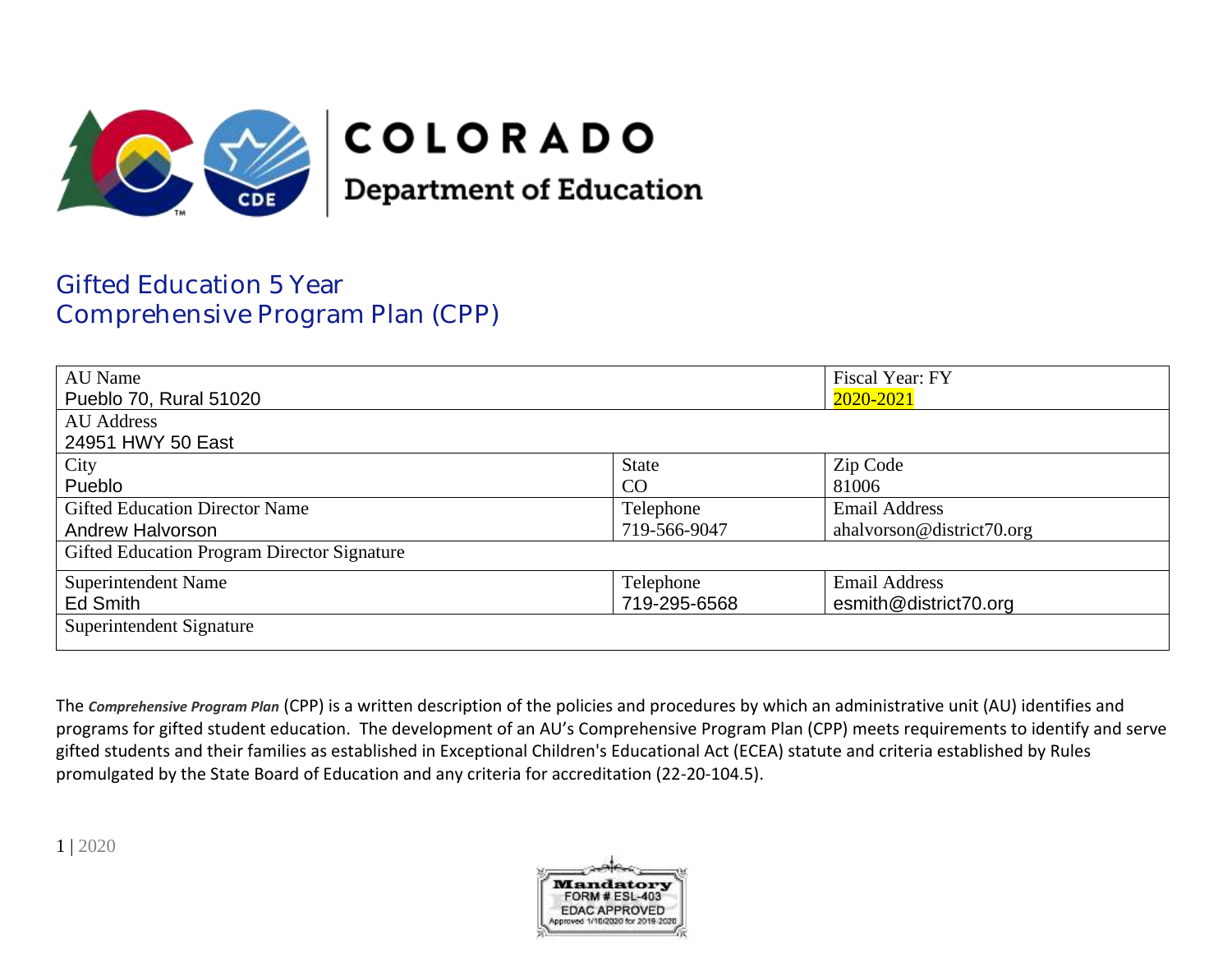### Comprehensive Program Plan | CPP

The CPP describes the AU's implementation of key requirements outlined in ECEA Rules. This plan is informed by the AU's self-evaluation, stakeholder input and gifted student data. The plan template is located in the Data Management System (DMS). Completed plans are transparent documents, accessible to stakeholders on the Colorado Department of Education Office of Gifted Education website.

Directions:

Write the administrative unit's description of how it implements each element of the Comprehensive Program Plan and how the AU plans to improve or enhance each element as appropriate. Address all key requirements as they are described in the Rules in your response.

| <b>Exceptional Children's Education Act Program Element</b>                                                                                                                                                                                                                                                                                                                                                                                                                                                                                                | Please describe how the element is<br>currently implemented in the AU.<br>Address every article of law in each<br>element.                                                                                                                                                                                              | If the AU plans to shift<br>practices over the next five<br>years, use the following to<br>explain:<br>Describe the specific action<br>$\bullet$<br>steps (activities, strategies)<br>the AU will take<br>Identify the data, policies and<br>procedures, and/or research<br>that supports the specific<br>steps that were selected<br>Identify who is responsible<br>$\bullet$<br>for implementing these<br>actions steps<br>Provide a timeline for<br>implementation with specific<br>benchmarks and dates<br>Identify the measures used to<br>assess the success of the<br>proposed action |
|------------------------------------------------------------------------------------------------------------------------------------------------------------------------------------------------------------------------------------------------------------------------------------------------------------------------------------------------------------------------------------------------------------------------------------------------------------------------------------------------------------------------------------------------------------|-------------------------------------------------------------------------------------------------------------------------------------------------------------------------------------------------------------------------------------------------------------------------------------------------------------------------|----------------------------------------------------------------------------------------------------------------------------------------------------------------------------------------------------------------------------------------------------------------------------------------------------------------------------------------------------------------------------------------------------------------------------------------------------------------------------------------------------------------------------------------------------------------------------------------------|
| <b>Procedures for Parent, Family, and Student Engagement</b><br>12.02(2)(a)<br>$12.02(2)(a)(i)$ The program plan shall describe how the AU<br>implements parent, family, and student engagement and<br>communication with regard to gifted education programs that<br>include, but are not limited to: how parents are informed about access<br>to identification procedures; ways to educate parents and families<br>about giftedness or parenting gifted students; information about<br>involvement and progress reporting; what programming options are | Pueblo School District 70 provides<br>on-going communication with<br>stakeholders about its Gifted and<br>Talented program. Information<br>and resources are available<br>through Pueblo School District<br>70's website page. Additionally, a<br>Gifted and Talented handbook has<br>been available on the website and |                                                                                                                                                                                                                                                                                                                                                                                                                                                                                                                                                                                              |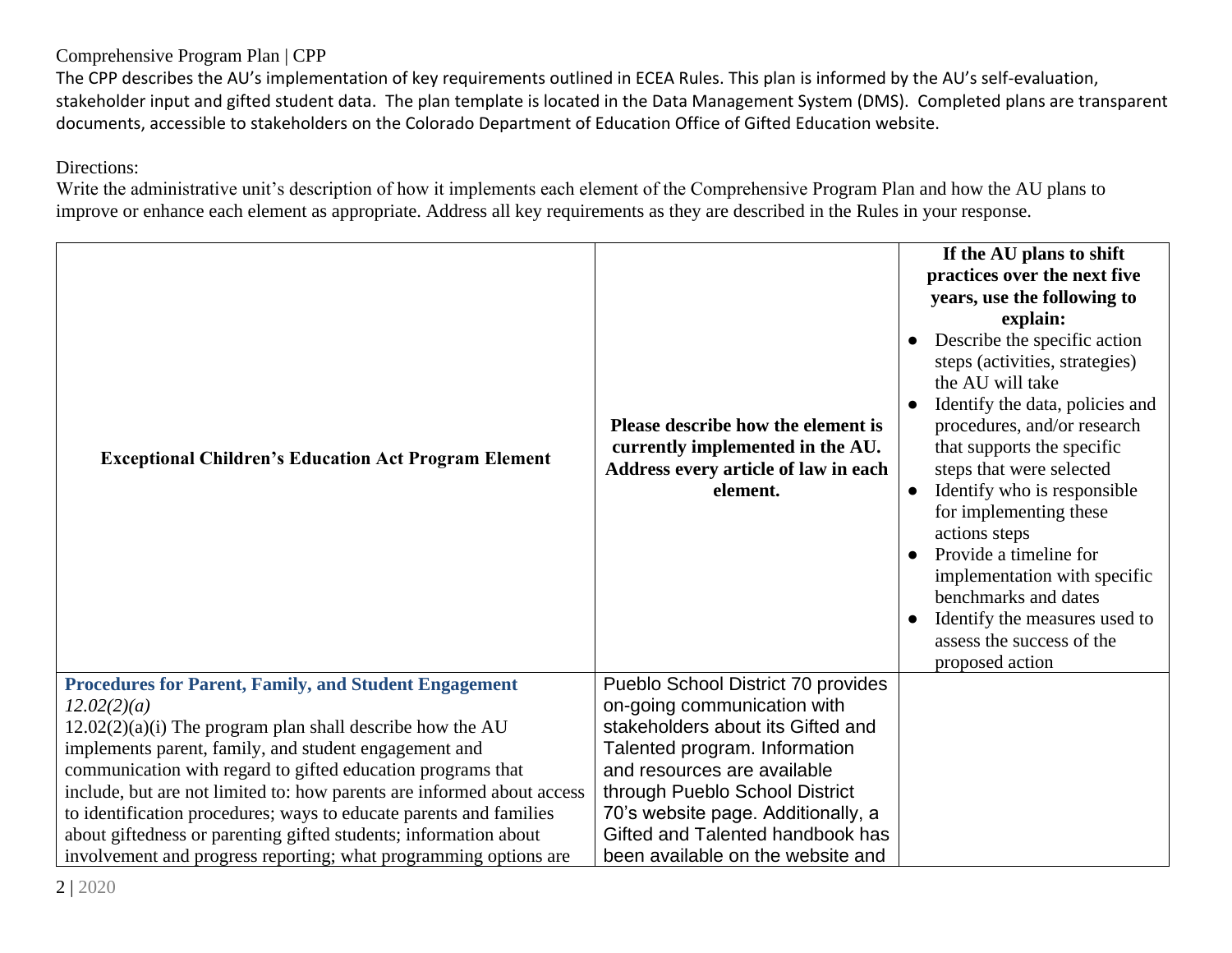#### Comprehensive Program Plan | CPP

| $\sim$ omprehensive 1 rogram 1 mm $\sim$ 1 r                        |                                       |  |
|---------------------------------------------------------------------|---------------------------------------|--|
| available to match student strengths and challenges; information    | a hard copy of the handbook is        |  |
| about concurrent enrollment; how to be involved in college and      | located at each individual school     |  |
| career planning; primary languages in the AU, and ways parents and  | in District 70. These resources       |  |
| families may participate in the school community.                   | contain information about Parent,     |  |
|                                                                     | Family, and Student Engagement        |  |
| $12.02(2)(a)(ii)$ In multi-district AUs and BOCES, methods of       | and Communication; Definition of      |  |
| engagement and communication may vary based upon individual         | <b>Gifted Student; Identification</b> |  |
| district procedures, but each district must have a plan for parent, | Procedures: Advanced Learning         |  |
| family, and student communication and engagement.                   | Plans; Programming; Personnel;        |  |
|                                                                     | Record Keeping; Procedure for         |  |
|                                                                     | Disagreements; Budget; Reports;       |  |
|                                                                     | and, Monitoring. The website has      |  |
|                                                                     | a tab for parents and families        |  |
|                                                                     | which provides information on         |  |
|                                                                     | giftedness. This information          |  |
|                                                                     | contains a characteristics chart,     |  |
|                                                                     | attributes of giftedness, parenting   |  |
|                                                                     | gifted students, social/emotional     |  |
|                                                                     | needs, and additional resources.      |  |
|                                                                     | District 70 has permission to test    |  |
|                                                                     | students and determination letters    |  |
|                                                                     | available at schools and on the       |  |
|                                                                     | website in English and Spanish.       |  |
|                                                                     | For stakeholders who speak a          |  |
|                                                                     | language other than English or        |  |
|                                                                     | Spanish, gifted representatives       |  |
|                                                                     | request the communication need        |  |
|                                                                     | for translation to the Coordinator    |  |
|                                                                     | for Diverse Learners and the          |  |
|                                                                     | translation service will be           |  |
|                                                                     | provided. All 6th-12th grade          |  |
|                                                                     | students are involved in college      |  |
|                                                                     | and career planning. District 70's    |  |
|                                                                     | website includes information on       |  |
|                                                                     | concurrent enrollment, Individual     |  |
|                                                                     | Career and Academic Plan (ICAP)       |  |
|                                                                     | development, and career and           |  |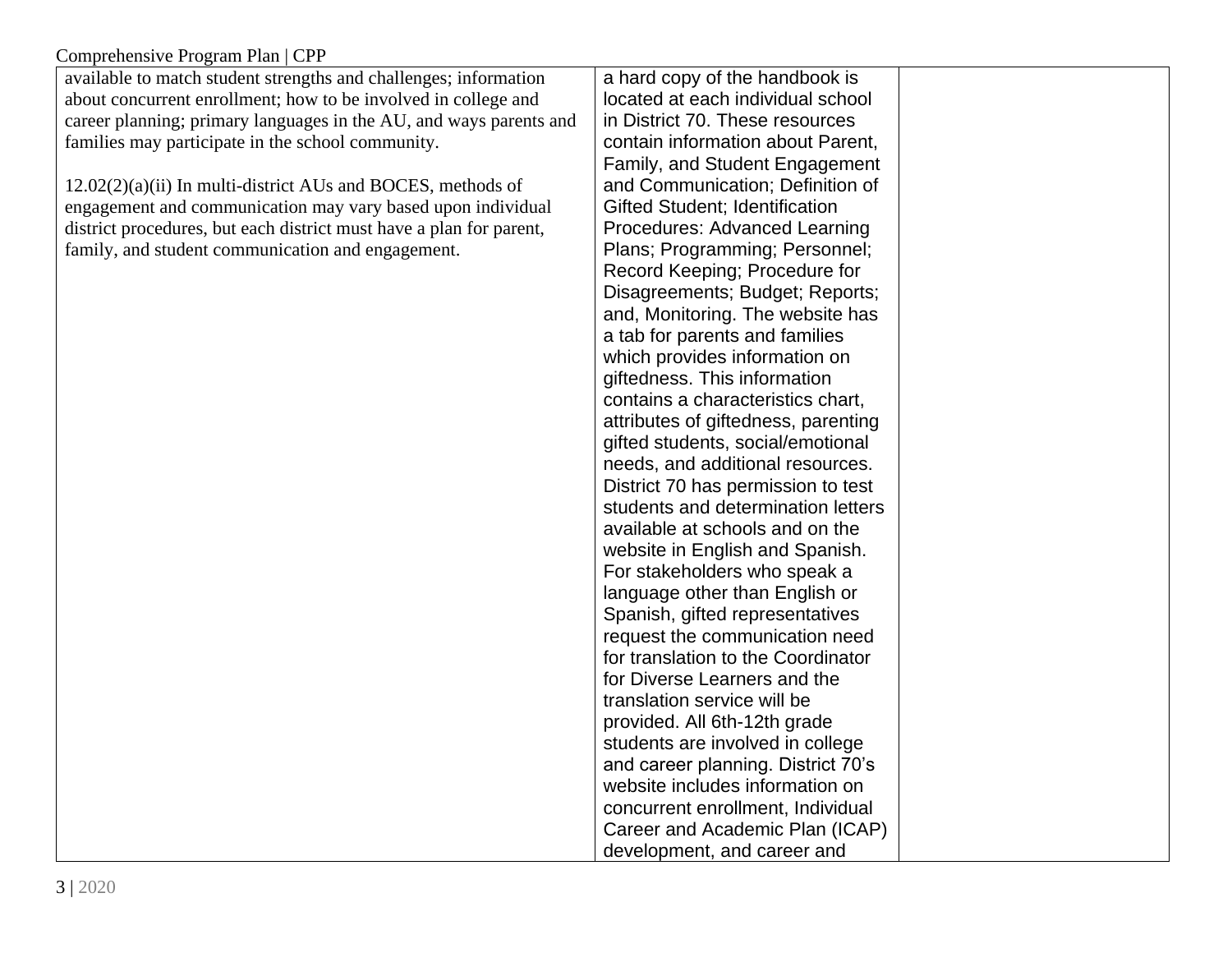| technical education. Stakeholders      |  |
|----------------------------------------|--|
| have access to student academic        |  |
| achievement through a variety of       |  |
| resources. These resources are         |  |
| found at the individual school         |  |
| level, the district website, and the   |  |
| state department of education          |  |
| website. Pueblo District 70            |  |
| gathers surveys every two years        |  |
| from stakeholders to review and        |  |
| evaluate its programs and              |  |
| establishes a timeline and action      |  |
| steps for any area of                  |  |
| improvement. Pueblo School             |  |
| District 70 has a Gifted               |  |
| Coordinator who conducts on-           |  |
| going meetings with school gifted      |  |
| personnel and provides                 |  |
| professional development with          |  |
| various district audiences. District   |  |
| administration and gifted              |  |
| representatives receive                |  |
| communication updates monthly          |  |
| electronically on professional         |  |
| development opportunities, district    |  |
| gifted information, and other gifted   |  |
| resources by means of National         |  |
| <b>Association for Gifted Children</b> |  |
| (NAGC) and Colorado Association        |  |
| for Gifted and Talented (CAGT)         |  |
| organizations. Parents, Families       |  |
| and Students also receive              |  |
| electronic and phone                   |  |
| communication on events.               |  |
| Additionally, these opportunities      |  |
| are posted on the district's           |  |
| website. Additional opportunities      |  |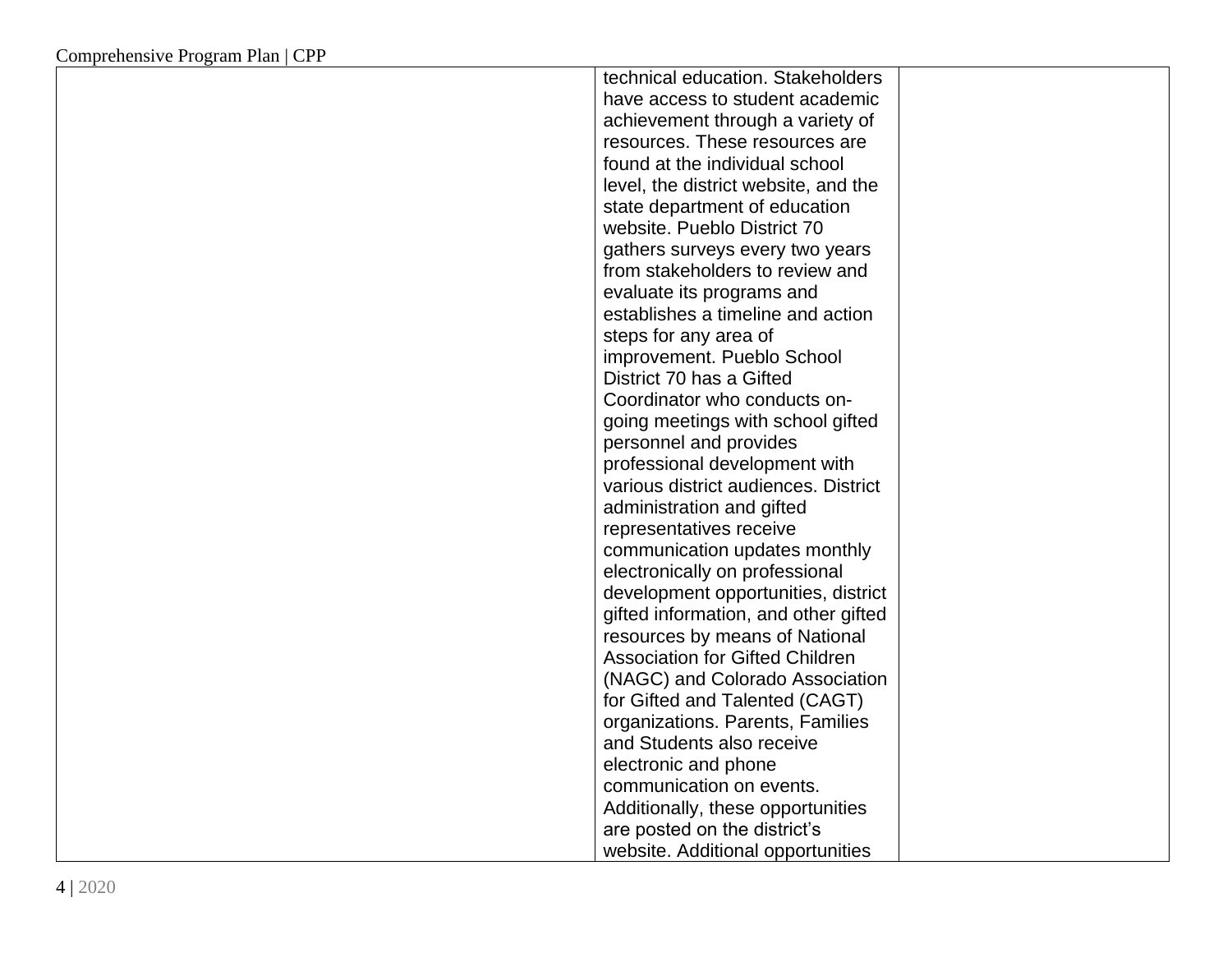|                                                                                                                                                                                                                                                                                                                                                                                   | that are provided by the Southeast<br><b>Gifted Education Regional</b><br>Consultant are shared with our<br>stakeholders. Parents, Families,<br>Students, Educators, and<br>Administrators are involved in the<br>identification process, ALP<br>development for those identified<br>as gifted, progress monitoring,<br>and ICAP process.                                                                                                                                                                                                                                                                                                                                                                                                                                                                                                                                                                     |  |
|-----------------------------------------------------------------------------------------------------------------------------------------------------------------------------------------------------------------------------------------------------------------------------------------------------------------------------------------------------------------------------------|---------------------------------------------------------------------------------------------------------------------------------------------------------------------------------------------------------------------------------------------------------------------------------------------------------------------------------------------------------------------------------------------------------------------------------------------------------------------------------------------------------------------------------------------------------------------------------------------------------------------------------------------------------------------------------------------------------------------------------------------------------------------------------------------------------------------------------------------------------------------------------------------------------------|--|
| Definition of "Gifted Student" 12.02(2)(b)<br>$12.02(2)(b)$ The program plan shall include a written definition that is<br>the same as or substantially similar to the definition of "gifted<br>student" specified in section 12.01(16) of these Rules. This definition<br>shall serve as the basis for the implementation of all other program<br>plan elements described below. | The Exceptional Children's<br>Educational Act (ECEA) defines<br>gifted children as:<br>Those persons between the ages of<br>four and twenty-one whose aptitude<br>or competence in abilities, talents,<br>and potential for accomplishment in<br>one or more domains are so<br>exceptional or developmentally<br>advanced that they require special<br>provisions to meet their educational<br>programming needs. Gifted children<br>are hereafter referred to as gifted<br>students. Children under five who are<br>gifted may also be provided with<br>early childhood special educational<br>services. Gifted students include<br>gifted students with disabilities (i.e.<br>twice exceptional) and students with<br>exceptional abilities or potential from<br>all socio-economic, ethnic, and<br>cultural populations. Gifted students<br>are capable of high performance,<br>exceptional production, or |  |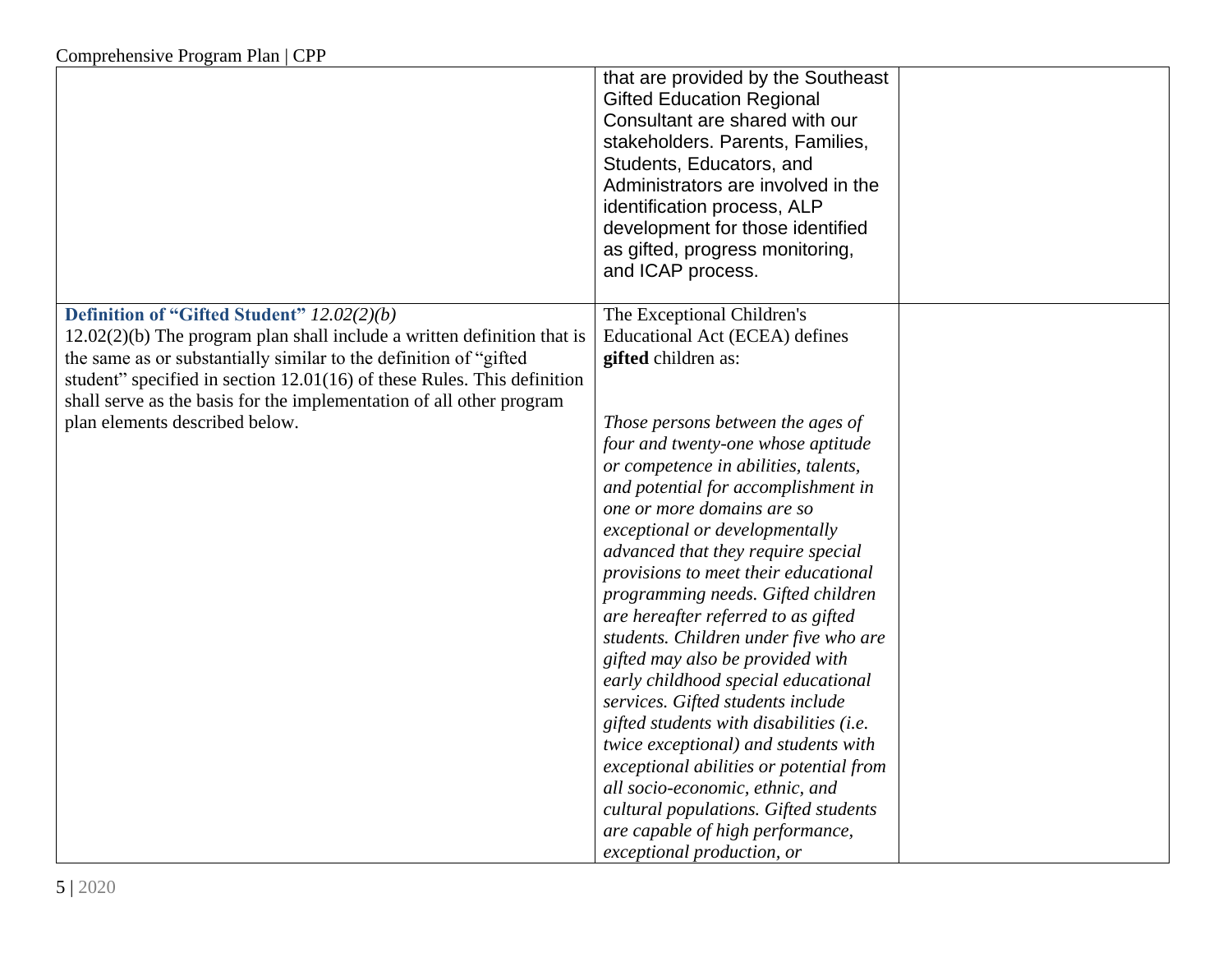|                                                                                                                                                                                                                                                                                                                                                                                                                                                                                                                                                                                                                                                                                                                                                                                                                                                                                                                                                                                                                                                                                                                                                                                                                                                                                                                                            | exceptional learning behavior by<br>virtue of any or a combination of<br>these areas of giftedness:<br>General or specific<br>$\bullet$<br>intellectual ability<br>Specific academic aptitude<br>Creative or productive<br>thinking<br>Leadership abilities<br>Visual arts, performing arts,<br>musical or psychomotor<br>abilities $12.01(16)$                                                                                                                                                                                                                                                                                                                                                                                                                                                                                                                                                                                                                                     |  |
|--------------------------------------------------------------------------------------------------------------------------------------------------------------------------------------------------------------------------------------------------------------------------------------------------------------------------------------------------------------------------------------------------------------------------------------------------------------------------------------------------------------------------------------------------------------------------------------------------------------------------------------------------------------------------------------------------------------------------------------------------------------------------------------------------------------------------------------------------------------------------------------------------------------------------------------------------------------------------------------------------------------------------------------------------------------------------------------------------------------------------------------------------------------------------------------------------------------------------------------------------------------------------------------------------------------------------------------------|-------------------------------------------------------------------------------------------------------------------------------------------------------------------------------------------------------------------------------------------------------------------------------------------------------------------------------------------------------------------------------------------------------------------------------------------------------------------------------------------------------------------------------------------------------------------------------------------------------------------------------------------------------------------------------------------------------------------------------------------------------------------------------------------------------------------------------------------------------------------------------------------------------------------------------------------------------------------------------------|--|
| <b>Identification Procedures</b> $12.02(2)(c)$<br>The program plan shall describe the assessment process used by the<br>AU for identifying students who meet the definition specified in<br>section 12.01(16) and for identifying the educational needs of gifted<br>students. The assessment process shall recognize a student's<br>exceptional abilities or potential, interests, and needs in order to<br>guide student instruction and individualized planning and<br>programming. In traditionally underrepresented student groups and<br>visual/music/performing arts student groups or talent pools,<br>identification may require the collection of student information over<br>time, using additional data points from a response to intervention<br>approach, or additional assessment. The AU identification procedures<br>shall include, but need not be limited to:<br>$12.02(2)(c)(i)$ A method(s) to ensure equal and equitable access for<br>all students. The program plan shall describe the efforts that the AU<br>will make to identify gifted students from all populations, including<br>preschool (if applicable) through twelfth grade students, minority<br>students, economically diverse students, culturally diverse students,<br>students with limited English proficiency and children with<br>disabilities; | At the beginning of each school year,<br>all schools within Pueblo School<br>District 70 have at least one person<br>participate in training regarding the<br>Exceptional Children Educational Act<br>(ECEA) rules and regulations,<br>specifically focusing on the criteria<br>pathways for identification. The<br>district communicates on common<br>terminology: portability, talent pool,<br>and more. Our district has numbers<br>that indicate under identification. A<br>focus will be on the need to increase<br>identification of students in<br>underserved populations. All District<br>70 schools are currently following the<br>state identification guidelines across<br>all pathways and gifted areas. Through<br>Universal Screening Grants District 70<br>established universal screening at the<br>second-grade level and has continued<br>to give universal screening at all of its<br>elementary schools. Our district will<br>continue to apply for additional |  |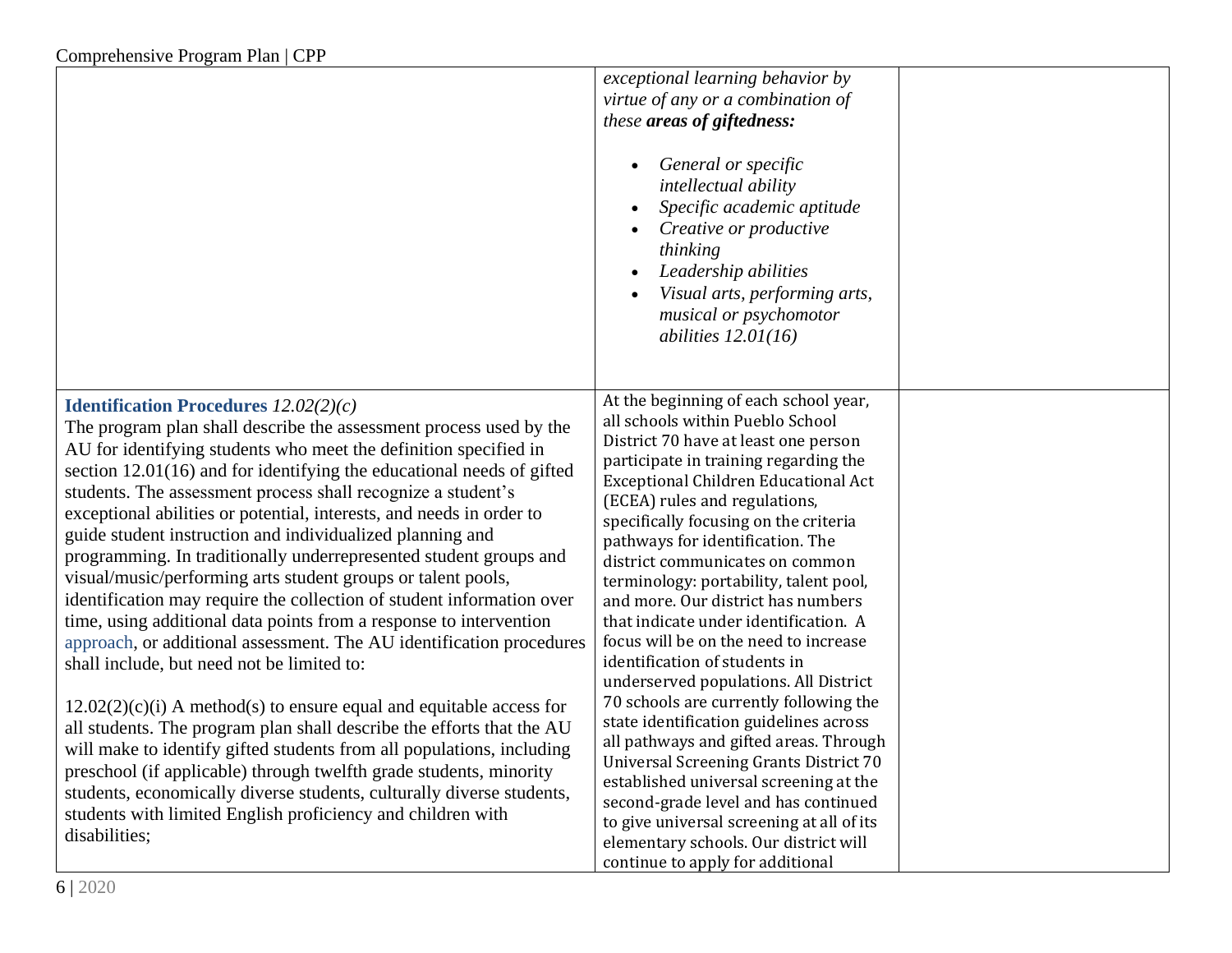| Comprehensive Program Plan   CPP                                         |                                                                                        |  |
|--------------------------------------------------------------------------|----------------------------------------------------------------------------------------|--|
| $12.02(2)(c)(ii)$ Referral procedures that seek referrals from a variety | funding to universally screen at 2 <sup>nd</sup> and                                   |  |
| of sources, and screening procedures used for conducting                 | possibly 7 <sup>th</sup> grade level. Universal                                        |  |
| identification assessment. Every AU is strongly encouraged to            | screening of 2 <sup>nd</sup> graders will occur with                                   |  |
| include optional universal screening in identification procedures;       | or without additional funding from the                                                 |  |
|                                                                          | grant award. The assessment that is                                                    |  |
| $12.02(2)(c)(iii)$ A timeline of no more than 30 school days after a     | used for universal screening is the                                                    |  |
| referral to determine whether a student will continue with formal        | Cognitive Abilities Test (CogAT). Our<br>district ensures that with this               |  |
| identification assessment, or will receive talent pool designation;      | universal screening that ALL students                                                  |  |
|                                                                          | are assessed, and accommodations are                                                   |  |
| $12.02(2)(c)(iv)$ Implementation of assessments that align with the      | available and utilized for students with                                               |  |
| purpose of identifying exceptionality in the categories of giftedness,   | disabilities and students who are                                                      |  |
| and in traditionally underrepresented populations. The AU may            | English Learners; to ensure there is an                                                |  |
| choose local assessment tools from the Department's chart of             | equal and equitable opportunity to                                                     |  |
| common and varied assessment tools used in identification;               | access as their same age peers.                                                        |  |
|                                                                          |                                                                                        |  |
| $12.02(2)(c)(v)$ Collection of data for a body of evidence that includes | District 70 uses test data such as state                                               |  |
| but is not limited to: assessment results from multiple sources and      | assessments, the NWEA or iReady,                                                       |  |
| multiple types of data (i.e. qualitative and quantitative data about     | student performance, RtI,                                                              |  |
| achievement, cognitive ability, performance, parent and teacher          | Observation, Checklists, interviews                                                    |  |
| input, motivation and observations of gifted                             | and Anecdotal Records as triggers to                                                   |  |
| characteristics/behaviors). The body of evidence contains data to        | identify students for Gifted and                                                       |  |
| identify the strength area defined in the definition of gifted children  | Talented. Additionally, students,                                                      |  |
| and determine appropriate programming services. These same               | parents and teachers can refer a                                                       |  |
| categories are used in data collection and for developing the ALP;       | student for gifted identification. After                                               |  |
|                                                                          | a student has been refereed for                                                        |  |
| $12.02(2)(c)(vi)$ A review team procedure; and that includes at least    | identification current data available is                                               |  |
| one person trained or endorsed in gifted identification and              | used to build a BOE. A student who                                                     |  |
| programming;                                                             | has an insufficient BOE to meet                                                        |  |
|                                                                          | portability is offered the option to                                                   |  |
| $12.02(2)(c)(vii)$ A review team procedure for determining               | take a CogAT or request additional                                                     |  |
| identification or a talent pool designation from a body of evidence      | testing such as the TOMAGS,                                                            |  |
| and for developing individualized ALPs for identified students.          | TEMA3, PCA, TERA-4 or other state                                                      |  |
| When only cognitive ability assessment data meets criteria in a body     | approved measures.                                                                     |  |
| of evidence, the review team may determine that the student is           |                                                                                        |  |
| identified with general or specific intellectual ability. This           | Identification is based and aligned with<br>the identification criteria that the state |  |
| identification meets the condition of portability.                       | has established following the passing                                                  |  |
|                                                                          |                                                                                        |  |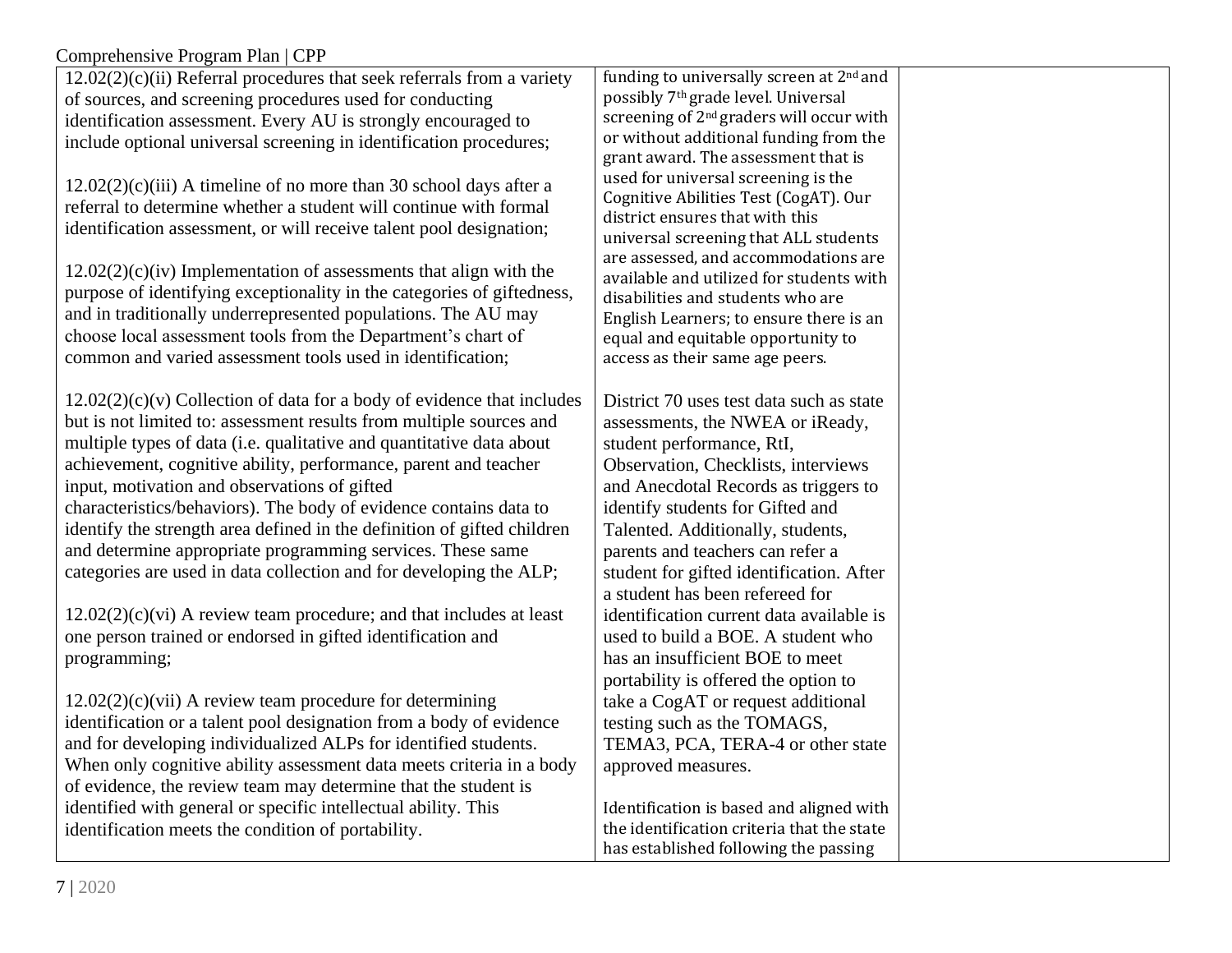| Comprehensive Program Plan   CPP                                        |                                          |
|-------------------------------------------------------------------------|------------------------------------------|
| $12.02(2)(c)(viii)$ A determination letter for parents and school files | of the HB 14-1102, and to ensure the     |
| describing the decision of the review team, and area(s) of giftedness   | "portability" law is guaranteed for our  |
| if the student is found to have exceptional abilities; and              | current and newly identified students.   |
|                                                                         | The district provides several            |
| $12.02(2)(c)(ix)$ A communication procedure by which parents are        | identification trainings in person and   |
| made aware of the identification assessment process for their student,  | through the webinars posted on the       |
| understand the results of the determination, and engage in the          | <b>Colorado Department of Education</b>  |
| development and review of the student's ALP.                            | (CDE) website to all district personnel. |
|                                                                         | In person trainings have occurred with   |
|                                                                         | administrators/principals, school        |
|                                                                         | psychologists, gifted representatives    |
|                                                                         | from all schools, and Culturally and     |
|                                                                         | Linguistically Diverse instructors. All  |
|                                                                         | educators have been provided the         |
|                                                                         | states webinar to view.                  |
|                                                                         | District 70 recognizes that a student    |
|                                                                         | may be identified in one or more of      |
|                                                                         | these domains: General or Specific       |
|                                                                         | Intellectual Ability; Specific Academic  |
|                                                                         | Aptitude (with or without cognitive);    |
|                                                                         | Visual Arts, Performing Arts, Musical,   |
|                                                                         | Dance or Psychomotor Abilities;          |
|                                                                         | Creative or Productive Thinking;         |
|                                                                         | and/or Leadership Abilities. The         |
|                                                                         | process is to gather referrals from      |
|                                                                         | multiple sources, multiple types, and    |
|                                                                         | multiple times, which will lead to a     |
|                                                                         | collection of a body of evidence.        |
|                                                                         | Referrals can come from the following:   |
|                                                                         | RtI referrals, universal screening       |
|                                                                         | (CogAT), test data (PARCC, CMAS,         |
|                                                                         | NWEA, etc.), observations,               |
|                                                                         | performances,                            |
|                                                                         | checklists/questionnaires, anecdotal     |
|                                                                         | records, inventories, or interviews.     |
|                                                                         | From the time of the referral to the     |
|                                                                         | time of the determination, a team only   |
|                                                                         | has 30 school days. The body of          |
|                                                                         | evidence includes both quantitative      |
|                                                                         | (PARCC, NWEA, CMAS, CogAT, PCA,          |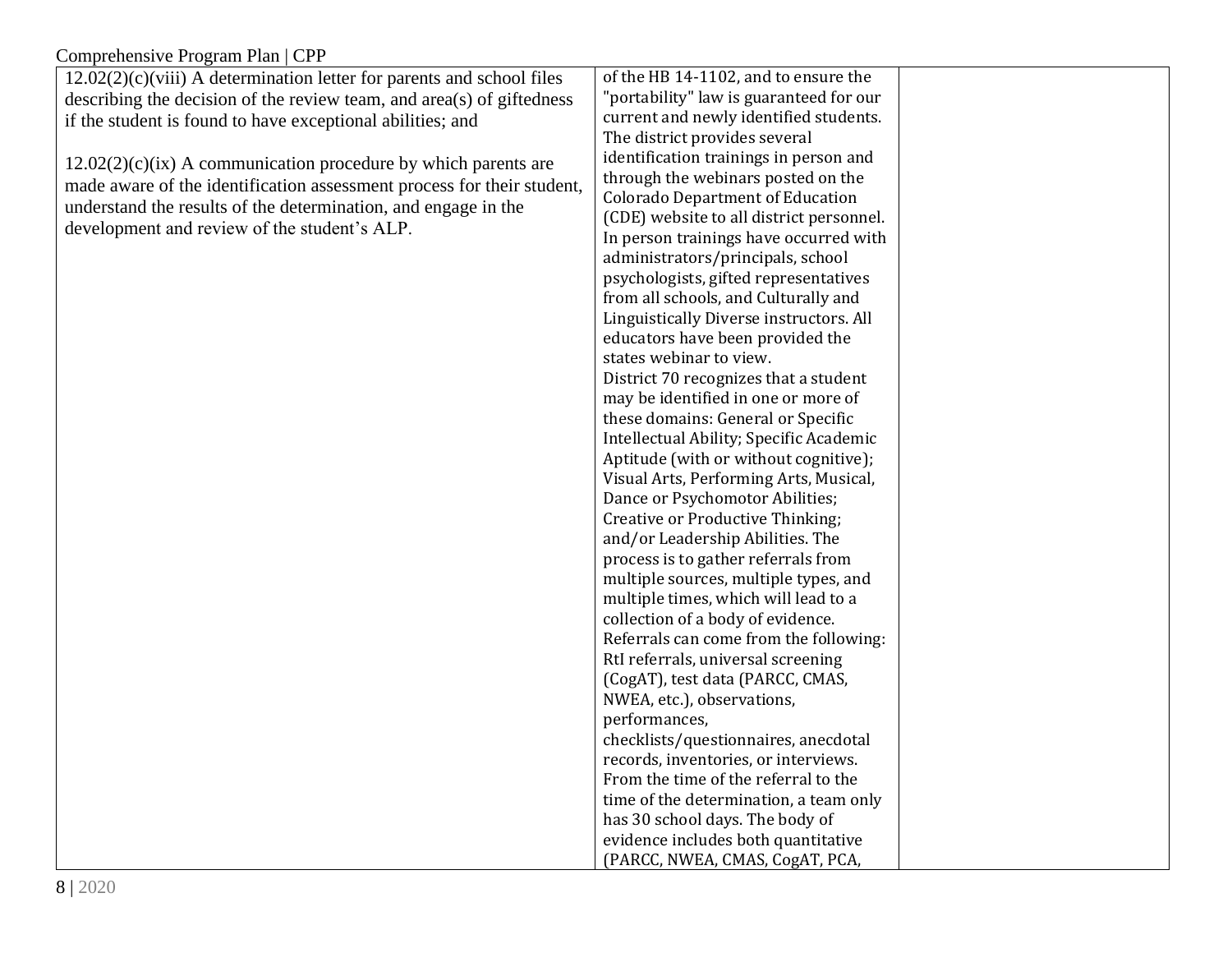| etc.) and qualitative (Gifted Education           |  |
|---------------------------------------------------|--|
| Scale-3, Scales for Identifying Gifted            |  |
| Students (SIGS), Gifted Education                 |  |
| Planner, above grade level: rubrics,              |  |
| performance, etc.) data, and other                |  |
| supplemental information necessary to             |  |
| making a team decision. Each category             |  |
| of giftedness requires ratings or                 |  |
| performance at the 95 <sup>th</sup> percentile or |  |
| above/advanced/distinguished level.               |  |
| After analyzing all information, a team           |  |
| of educators, including one member                |  |
| who is trained in gifted education                |  |
| identification, meet to make a                    |  |
| determination which aligns to state               |  |
| criteria. The team decides: no gifted             |  |
| determination, talent pool                        |  |
| determination (district's range is 90th           |  |
| to 94th), or gifted determination.                |  |
|                                                   |  |
| Communication of a Gifted                         |  |
| Determination is sent in the form of a            |  |
| letter to identified students and                 |  |
| parents/guardians. Record of this                 |  |
| communication including pertinent                 |  |
| documentation and the notification                |  |
| letter are placed into the students               |  |
| cumulative file. If Talent Pool is                |  |
| determined, the Gifted Education                  |  |
| representative fills out a brief one-             |  |
| page form which states student                    |  |
| information, body of evidence, and                |  |
| what programming will be provided to              |  |
| the student; a copy gets sent to the              |  |
| district gifted coordinator and another           |  |
| is placed in cumulative folder. If Gifted         |  |
| Determination is made, in addition to             |  |
| the letter and record being placed in             |  |
| the cumulative folder, all teachers who           |  |
| work with the student, and principal (if          |  |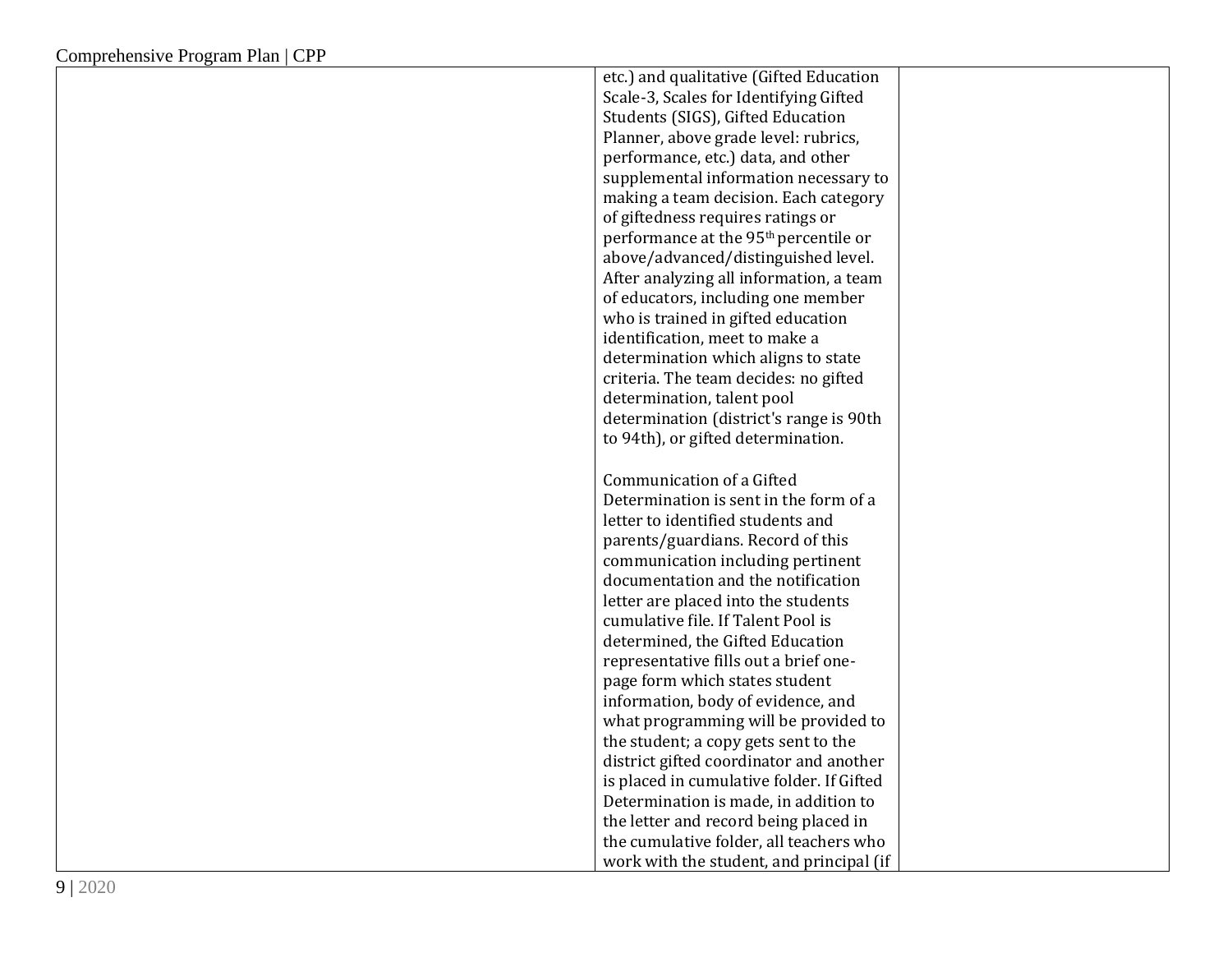| he or she didn't participate in the      |  |
|------------------------------------------|--|
| determination) are informed. Then, the   |  |
| gifted education representative within   |  |
| 30 school days will work with parent,    |  |
| student, general education teachers to   |  |
| develop the initial Advanced Learning    |  |
| Plan (ALP).                              |  |
|                                          |  |
| The ALP is an on-going document that     |  |
| will be monitored and updated            |  |
| throughout each year.                    |  |
| District 70 is continuing to work on     |  |
| this area, and a focus to improve        |  |
| identification with underrepresented     |  |
| populations and the talent domains are   |  |
| our primary focus at this time.          |  |
| Continued training, support, and         |  |
| guidance is being provided minimally     |  |
| on a monthly basis. The District's       |  |
| Gifted coordinator directly works with   |  |
| schools who have low numbers of          |  |
| identified students. District 70 is      |  |
| taking the necessary steps to keep the   |  |
| underrepresentation of diverse           |  |
| populations at the forefront of district |  |
| level discussions. District 70 realizes  |  |
| improvement on programming is an         |  |
| area of need; thus, once a student is    |  |
| identified educators know what needs     |  |
| to be done to meet student's needs.      |  |
| District 70 is also trying to establish  |  |
| local norms to ensure access and         |  |
| inclusion of students from our           |  |
| underrepresented populations and will    |  |
| communicate if identification is         |  |
| determined. ALP's will clearly state to  |  |
| students, parents, and others that       |  |
| programming is not guaranteed to         |  |
| continue if a student transfers to       |  |
| another district.                        |  |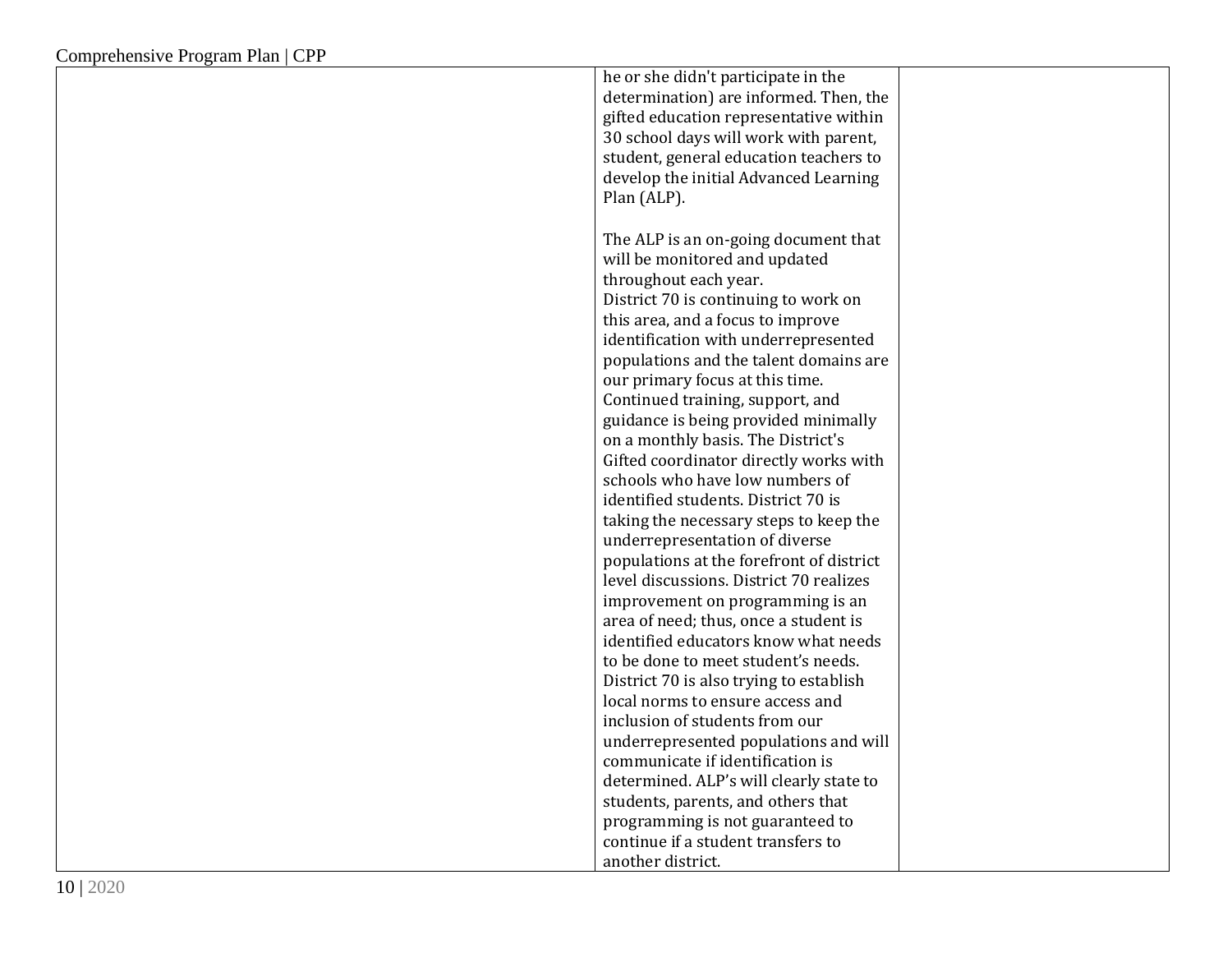| "The Exceptional Children's                  |  |
|----------------------------------------------|--|
| Educational Act (ECEA), which are            |  |
| Colorado's rules and regulations             |  |
| around Gifted Education, went into           |  |
| effect as of June 1, 2015. These rules       |  |
| include the revised criteria for             |  |
| identification, as new regulations of        |  |
| "portability" are in place for our state.    |  |
| In reviewing (student's name) body of        |  |
| evidence, he/she does not meet this          |  |
| criterion; however, our team has             |  |
| decided to identify (student's name) in      |  |
| (area), initiate/update his/her ALP,         |  |
| and provide programming to meet              |  |
| their educational needs. If (student's       |  |
| name) transfers out of our district,         |  |
| based on the rule of portability,            |  |
| his/her gifted identification may or         |  |
| may not be honored by the new                |  |
| district."                                   |  |
| The district requires all gifted records     |  |
| (letters, body of evidence, Advanced         |  |
| Learning Plan copies, body of evidence,      |  |
| and/or talent pool documentation             |  |
| forms) to be maintained and kept in          |  |
| student's cumulative files to ensure         |  |
| records are transferred correctly in         |  |
| and out of our district. When new            |  |
| students transfer to Pueblo School           |  |
| District 70, our enrollment procedures       |  |
| include gathering of input from              |  |
| families/parents if their student is or      |  |
| has been identified as gifted, and           |  |
| request of records from previous             |  |
| school are sent. School personnel            |  |
| notify gifted representatives of all new     |  |
| transferring gifted students, and gifted     |  |
| representatives complete a body of           |  |
| evidence review to determine if our          |  |
| state criteria are met. If it is met, gifted |  |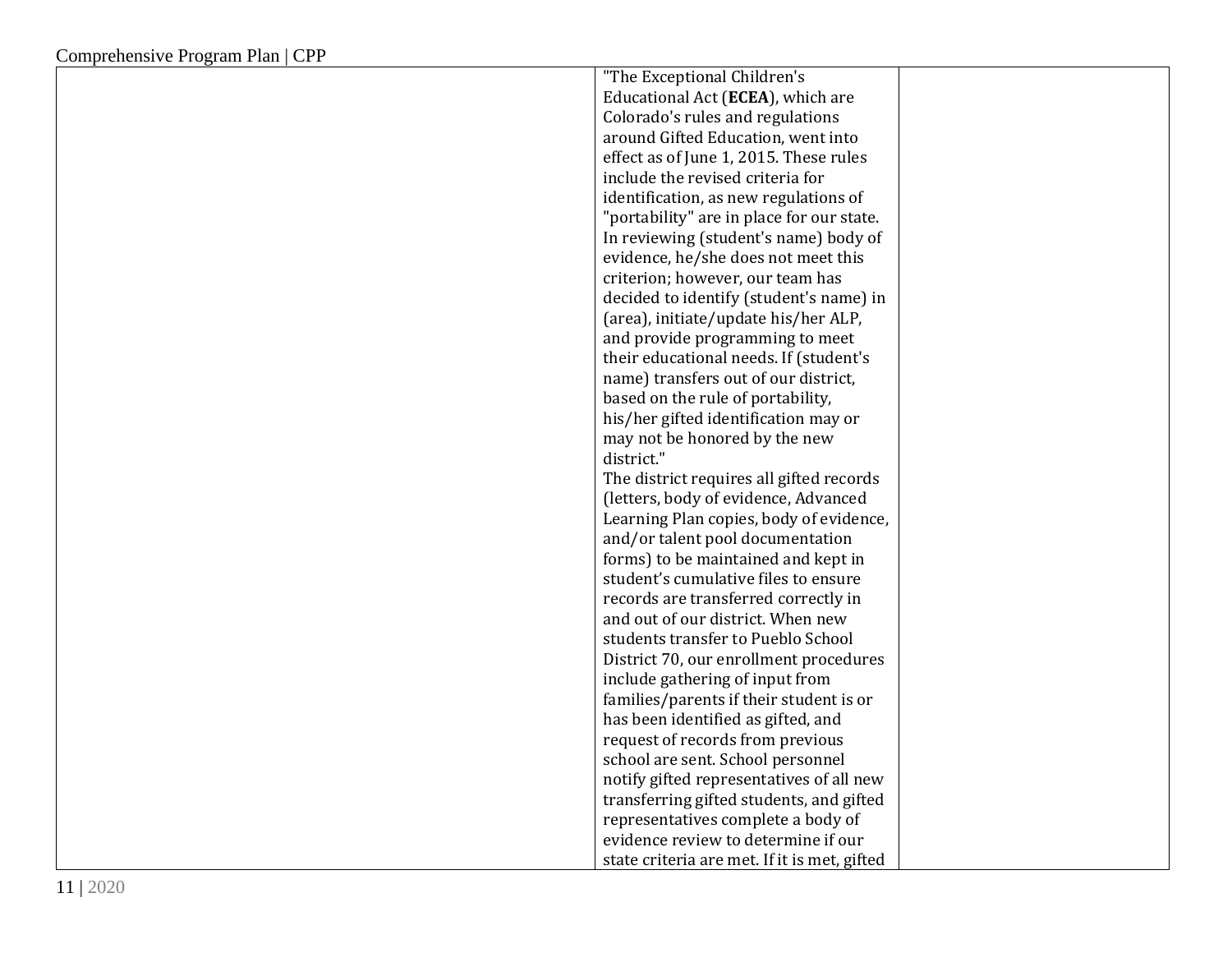|                                                                                                                                                                                                                                                      | representatives contact parents and<br>students and/or consult with previous<br>district to develop a new ALP. If not<br>met, gifted representatives consult<br>with previous district, parent and<br>student to proceed with a reevaluation.<br>This review to determine if a student<br>meets or does not meet is done within<br>45 school days from the date of<br>enrollment to the district, and<br>communication with parents is done<br>within 60 school days from the date of<br>enrollment. Our district requires that<br>an ALP is developed with the 60 school<br>days from the date of enrollment. |  |
|------------------------------------------------------------------------------------------------------------------------------------------------------------------------------------------------------------------------------------------------------|----------------------------------------------------------------------------------------------------------------------------------------------------------------------------------------------------------------------------------------------------------------------------------------------------------------------------------------------------------------------------------------------------------------------------------------------------------------------------------------------------------------------------------------------------------------------------------------------------------------|--|
| <b>Criteria for Determining Exceptional Ability (Giftedness) or</b><br>Talent Pool $12.02(2)(d)$<br>$12.02(2)(d)(i)$ For each category of giftedness defined in $12.01(16)$ ,<br>criteria for exceptional ability means: 95 percentile or above on a | Each category of giftedness requires<br>ratings or performance at the 95 <sup>th</sup><br>percentile or<br>above/advanced/distinguished level.                                                                                                                                                                                                                                                                                                                                                                                                                                                                 |  |
| standardized nationally normed test or observation tool, or a rating on<br>a performance assessment that indicates exceptionality/distinguished<br>compared to age mates.                                                                            | After all of this information is<br>gathered, a team of educators,<br>including at least one member who is<br>trained in gifted education                                                                                                                                                                                                                                                                                                                                                                                                                                                                      |  |
| $12.02(2)(d)(ii)$ Not meeting criteria on a single assessment tool shall<br>not prevent further data collection or consideration for identification,<br>if other indicators suggest exceptional potential as observed in a body<br>of evidence.      | identification, gather to make a<br>determination with the align state<br>criteria. The team then decides: no<br>gifted determination, talent pool<br>determination (district's range is 90th                                                                                                                                                                                                                                                                                                                                                                                                                  |  |
| $12.02(2)(d)(iii)$ Criteria for screening assessments is a score range<br>less than the 95-percentile ranking or results on<br>observation/performance assessment tools as determined by the AU                                                      | to 94th), or gifted determination.<br>Our district has a strict rule that not<br>meeting criteria on a single assessment                                                                                                                                                                                                                                                                                                                                                                                                                                                                                       |  |
| to determine referrals, further data collection and observation, and/or<br>formation of student talent pools.                                                                                                                                        | will not prevent a student from further<br>identification consideration. From the<br>time of the referral to the time of the<br>determination, a team only has 30<br>school days. The body of evidence                                                                                                                                                                                                                                                                                                                                                                                                         |  |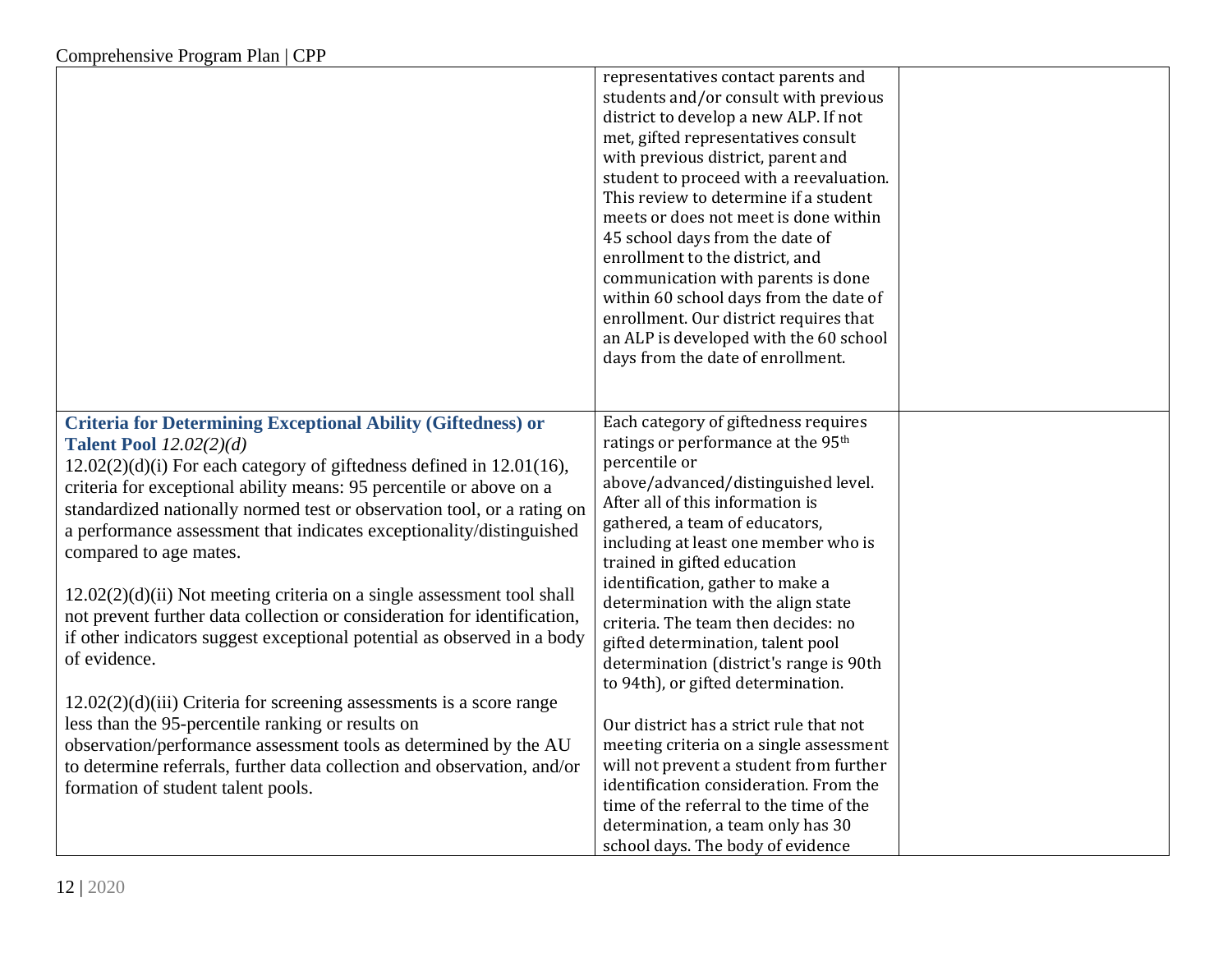|                                                                                                                                                                                                                                                                                                                                                                                                                                                                                                                                                                                                                                                                                                                                                                                                                                                                                                                                                                                                                                                                                                                                                                                                                                                                                                                                                                | includes both quantitative (PSAT, SAT,<br>CMAS, NWEA, iReady, CogAT, PCA, and<br>other state approved measures) and<br>qualitative (Gifted Education Scale-3,<br>Scales for Identifying Gifted Students<br>(SIGS), Gifted Education Planner,<br>above grade level: rubrics,<br>performance, etc.) data, and other<br>supplemental information necessary to<br>making a team decision.                                                                                                                                                                                                                                                                                                                                                                                                                                                                                                                                                                                                                                                                                                                                                         |  |
|----------------------------------------------------------------------------------------------------------------------------------------------------------------------------------------------------------------------------------------------------------------------------------------------------------------------------------------------------------------------------------------------------------------------------------------------------------------------------------------------------------------------------------------------------------------------------------------------------------------------------------------------------------------------------------------------------------------------------------------------------------------------------------------------------------------------------------------------------------------------------------------------------------------------------------------------------------------------------------------------------------------------------------------------------------------------------------------------------------------------------------------------------------------------------------------------------------------------------------------------------------------------------------------------------------------------------------------------------------------|-----------------------------------------------------------------------------------------------------------------------------------------------------------------------------------------------------------------------------------------------------------------------------------------------------------------------------------------------------------------------------------------------------------------------------------------------------------------------------------------------------------------------------------------------------------------------------------------------------------------------------------------------------------------------------------------------------------------------------------------------------------------------------------------------------------------------------------------------------------------------------------------------------------------------------------------------------------------------------------------------------------------------------------------------------------------------------------------------------------------------------------------------|--|
| <b>Identification Portability</b> $12.02(2)(e)$<br>Identification portability shall be based upon AU implementation of<br>statewide identification procedures required in Section $12.02(2)(c)$<br>and use of criteria set for exceptionality in Section $12.02(2)(d)$ and<br>determination of a student's identification in one or more of the<br>categories of giftedness as described in the state definition of gifted<br>children in Section 12.01(16). Administrative units shall implement<br>procedures for statewide portability of identification that include, but<br>may not be limited to:<br>$12.02(2)(e)(i)$ A requirement that the sending school/district transfer<br>the body of evidence for identification and the ALP with student<br>records when the student moves from one district to another;<br>$12.02(2)(e)(ii)$ Review of the transferred student's ALP within 45<br>school days of start date to determine programming options and<br>services that serve the identified area(s) according to the district and<br>community resources of the receiving district;<br>$12.02(2)(e)(iii)$ If the receiving district finds the body of evidence to<br>be incomplete, the receiving district shall consult with, as practical,<br>the former district, parents, and student and re-evaluate the<br>identification determination; and. | District 70 70 follows all criteria from<br>The Exceptional Children's Educational<br>Act (ECEA), which are Colorado's rules<br>and regulations around Gifted<br>Education, went into effect as of June 1,<br>2015. These rules include the<br>revised criteria for identification, as<br>new regulations of "portability" are in<br>place for our state. In reviewing<br>(student's name) body of evidence,<br>he/she does not meet this criterion;<br>however, our team has decided to<br>identify (student's name) in (area),<br>initiate/update his/her ALP, and<br>provide programming to meet their<br>educational needs. If (student's name)<br>transfers out of our district, based on<br>the rule of portability, his/her gifted<br>identification may or may not be<br>honored by the new district."<br>The district requires all gifted records<br>(letters, body of evidence, Advanced<br>Learning Plan copies, body of evidence,<br>and/or talent pool documentation<br>forms) to be maintained and kept in<br>student's cumulative files to ensure<br>records are transferred correctly in<br>and out of our district. When new |  |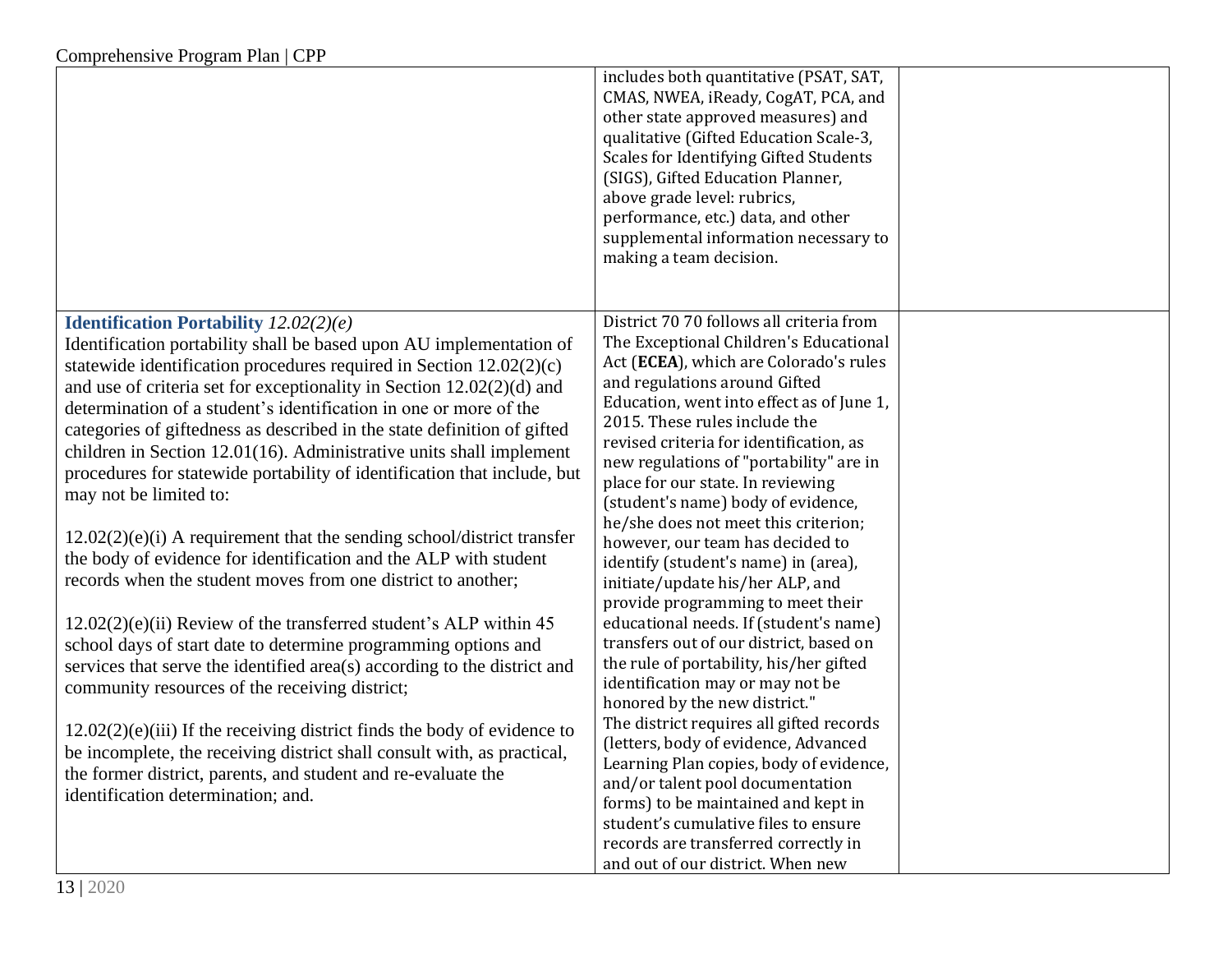| Comprehensive Program Plan   CPP                                                                                                                                                                                                                                                                                                                                                                                                                                                                           |                                                                                                                                                                                                                                                                                                                                                                                                                                                                                                                                                                                                                                                                                                                                                                                                                                                                                                                                                                                                                                                                                                                                                                                                                                                                                                                                                                                         |  |
|------------------------------------------------------------------------------------------------------------------------------------------------------------------------------------------------------------------------------------------------------------------------------------------------------------------------------------------------------------------------------------------------------------------------------------------------------------------------------------------------------------|-----------------------------------------------------------------------------------------------------------------------------------------------------------------------------------------------------------------------------------------------------------------------------------------------------------------------------------------------------------------------------------------------------------------------------------------------------------------------------------------------------------------------------------------------------------------------------------------------------------------------------------------------------------------------------------------------------------------------------------------------------------------------------------------------------------------------------------------------------------------------------------------------------------------------------------------------------------------------------------------------------------------------------------------------------------------------------------------------------------------------------------------------------------------------------------------------------------------------------------------------------------------------------------------------------------------------------------------------------------------------------------------|--|
| 12.02(2)(e)(iv) Communication to parents within 60 school days of                                                                                                                                                                                                                                                                                                                                                                                                                                          | students transfer to Pueblo School                                                                                                                                                                                                                                                                                                                                                                                                                                                                                                                                                                                                                                                                                                                                                                                                                                                                                                                                                                                                                                                                                                                                                                                                                                                                                                                                                      |  |
| start date about how the new district will meet the needs outlined in                                                                                                                                                                                                                                                                                                                                                                                                                                      | District 70, our enrollment procedures                                                                                                                                                                                                                                                                                                                                                                                                                                                                                                                                                                                                                                                                                                                                                                                                                                                                                                                                                                                                                                                                                                                                                                                                                                                                                                                                                  |  |
| the student's ALP                                                                                                                                                                                                                                                                                                                                                                                                                                                                                          | include gathering of input from                                                                                                                                                                                                                                                                                                                                                                                                                                                                                                                                                                                                                                                                                                                                                                                                                                                                                                                                                                                                                                                                                                                                                                                                                                                                                                                                                         |  |
|                                                                                                                                                                                                                                                                                                                                                                                                                                                                                                            | families/parents if their student is or                                                                                                                                                                                                                                                                                                                                                                                                                                                                                                                                                                                                                                                                                                                                                                                                                                                                                                                                                                                                                                                                                                                                                                                                                                                                                                                                                 |  |
|                                                                                                                                                                                                                                                                                                                                                                                                                                                                                                            | has been identified as gifted, and                                                                                                                                                                                                                                                                                                                                                                                                                                                                                                                                                                                                                                                                                                                                                                                                                                                                                                                                                                                                                                                                                                                                                                                                                                                                                                                                                      |  |
|                                                                                                                                                                                                                                                                                                                                                                                                                                                                                                            | request of records from previous                                                                                                                                                                                                                                                                                                                                                                                                                                                                                                                                                                                                                                                                                                                                                                                                                                                                                                                                                                                                                                                                                                                                                                                                                                                                                                                                                        |  |
|                                                                                                                                                                                                                                                                                                                                                                                                                                                                                                            |                                                                                                                                                                                                                                                                                                                                                                                                                                                                                                                                                                                                                                                                                                                                                                                                                                                                                                                                                                                                                                                                                                                                                                                                                                                                                                                                                                                         |  |
|                                                                                                                                                                                                                                                                                                                                                                                                                                                                                                            |                                                                                                                                                                                                                                                                                                                                                                                                                                                                                                                                                                                                                                                                                                                                                                                                                                                                                                                                                                                                                                                                                                                                                                                                                                                                                                                                                                                         |  |
|                                                                                                                                                                                                                                                                                                                                                                                                                                                                                                            |                                                                                                                                                                                                                                                                                                                                                                                                                                                                                                                                                                                                                                                                                                                                                                                                                                                                                                                                                                                                                                                                                                                                                                                                                                                                                                                                                                                         |  |
|                                                                                                                                                                                                                                                                                                                                                                                                                                                                                                            |                                                                                                                                                                                                                                                                                                                                                                                                                                                                                                                                                                                                                                                                                                                                                                                                                                                                                                                                                                                                                                                                                                                                                                                                                                                                                                                                                                                         |  |
|                                                                                                                                                                                                                                                                                                                                                                                                                                                                                                            |                                                                                                                                                                                                                                                                                                                                                                                                                                                                                                                                                                                                                                                                                                                                                                                                                                                                                                                                                                                                                                                                                                                                                                                                                                                                                                                                                                                         |  |
|                                                                                                                                                                                                                                                                                                                                                                                                                                                                                                            |                                                                                                                                                                                                                                                                                                                                                                                                                                                                                                                                                                                                                                                                                                                                                                                                                                                                                                                                                                                                                                                                                                                                                                                                                                                                                                                                                                                         |  |
|                                                                                                                                                                                                                                                                                                                                                                                                                                                                                                            |                                                                                                                                                                                                                                                                                                                                                                                                                                                                                                                                                                                                                                                                                                                                                                                                                                                                                                                                                                                                                                                                                                                                                                                                                                                                                                                                                                                         |  |
|                                                                                                                                                                                                                                                                                                                                                                                                                                                                                                            |                                                                                                                                                                                                                                                                                                                                                                                                                                                                                                                                                                                                                                                                                                                                                                                                                                                                                                                                                                                                                                                                                                                                                                                                                                                                                                                                                                                         |  |
|                                                                                                                                                                                                                                                                                                                                                                                                                                                                                                            |                                                                                                                                                                                                                                                                                                                                                                                                                                                                                                                                                                                                                                                                                                                                                                                                                                                                                                                                                                                                                                                                                                                                                                                                                                                                                                                                                                                         |  |
|                                                                                                                                                                                                                                                                                                                                                                                                                                                                                                            |                                                                                                                                                                                                                                                                                                                                                                                                                                                                                                                                                                                                                                                                                                                                                                                                                                                                                                                                                                                                                                                                                                                                                                                                                                                                                                                                                                                         |  |
|                                                                                                                                                                                                                                                                                                                                                                                                                                                                                                            |                                                                                                                                                                                                                                                                                                                                                                                                                                                                                                                                                                                                                                                                                                                                                                                                                                                                                                                                                                                                                                                                                                                                                                                                                                                                                                                                                                                         |  |
|                                                                                                                                                                                                                                                                                                                                                                                                                                                                                                            |                                                                                                                                                                                                                                                                                                                                                                                                                                                                                                                                                                                                                                                                                                                                                                                                                                                                                                                                                                                                                                                                                                                                                                                                                                                                                                                                                                                         |  |
|                                                                                                                                                                                                                                                                                                                                                                                                                                                                                                            |                                                                                                                                                                                                                                                                                                                                                                                                                                                                                                                                                                                                                                                                                                                                                                                                                                                                                                                                                                                                                                                                                                                                                                                                                                                                                                                                                                                         |  |
|                                                                                                                                                                                                                                                                                                                                                                                                                                                                                                            |                                                                                                                                                                                                                                                                                                                                                                                                                                                                                                                                                                                                                                                                                                                                                                                                                                                                                                                                                                                                                                                                                                                                                                                                                                                                                                                                                                                         |  |
|                                                                                                                                                                                                                                                                                                                                                                                                                                                                                                            |                                                                                                                                                                                                                                                                                                                                                                                                                                                                                                                                                                                                                                                                                                                                                                                                                                                                                                                                                                                                                                                                                                                                                                                                                                                                                                                                                                                         |  |
|                                                                                                                                                                                                                                                                                                                                                                                                                                                                                                            |                                                                                                                                                                                                                                                                                                                                                                                                                                                                                                                                                                                                                                                                                                                                                                                                                                                                                                                                                                                                                                                                                                                                                                                                                                                                                                                                                                                         |  |
|                                                                                                                                                                                                                                                                                                                                                                                                                                                                                                            |                                                                                                                                                                                                                                                                                                                                                                                                                                                                                                                                                                                                                                                                                                                                                                                                                                                                                                                                                                                                                                                                                                                                                                                                                                                                                                                                                                                         |  |
|                                                                                                                                                                                                                                                                                                                                                                                                                                                                                                            |                                                                                                                                                                                                                                                                                                                                                                                                                                                                                                                                                                                                                                                                                                                                                                                                                                                                                                                                                                                                                                                                                                                                                                                                                                                                                                                                                                                         |  |
|                                                                                                                                                                                                                                                                                                                                                                                                                                                                                                            |                                                                                                                                                                                                                                                                                                                                                                                                                                                                                                                                                                                                                                                                                                                                                                                                                                                                                                                                                                                                                                                                                                                                                                                                                                                                                                                                                                                         |  |
|                                                                                                                                                                                                                                                                                                                                                                                                                                                                                                            |                                                                                                                                                                                                                                                                                                                                                                                                                                                                                                                                                                                                                                                                                                                                                                                                                                                                                                                                                                                                                                                                                                                                                                                                                                                                                                                                                                                         |  |
|                                                                                                                                                                                                                                                                                                                                                                                                                                                                                                            |                                                                                                                                                                                                                                                                                                                                                                                                                                                                                                                                                                                                                                                                                                                                                                                                                                                                                                                                                                                                                                                                                                                                                                                                                                                                                                                                                                                         |  |
|                                                                                                                                                                                                                                                                                                                                                                                                                                                                                                            |                                                                                                                                                                                                                                                                                                                                                                                                                                                                                                                                                                                                                                                                                                                                                                                                                                                                                                                                                                                                                                                                                                                                                                                                                                                                                                                                                                                         |  |
|                                                                                                                                                                                                                                                                                                                                                                                                                                                                                                            |                                                                                                                                                                                                                                                                                                                                                                                                                                                                                                                                                                                                                                                                                                                                                                                                                                                                                                                                                                                                                                                                                                                                                                                                                                                                                                                                                                                         |  |
|                                                                                                                                                                                                                                                                                                                                                                                                                                                                                                            |                                                                                                                                                                                                                                                                                                                                                                                                                                                                                                                                                                                                                                                                                                                                                                                                                                                                                                                                                                                                                                                                                                                                                                                                                                                                                                                                                                                         |  |
|                                                                                                                                                                                                                                                                                                                                                                                                                                                                                                            |                                                                                                                                                                                                                                                                                                                                                                                                                                                                                                                                                                                                                                                                                                                                                                                                                                                                                                                                                                                                                                                                                                                                                                                                                                                                                                                                                                                         |  |
| educational planning toward post-secondary readiness outcomes and                                                                                                                                                                                                                                                                                                                                                                                                                                          |                                                                                                                                                                                                                                                                                                                                                                                                                                                                                                                                                                                                                                                                                                                                                                                                                                                                                                                                                                                                                                                                                                                                                                                                                                                                                                                                                                                         |  |
| decision-making concerning subsequent programming for that                                                                                                                                                                                                                                                                                                                                                                                                                                                 |                                                                                                                                                                                                                                                                                                                                                                                                                                                                                                                                                                                                                                                                                                                                                                                                                                                                                                                                                                                                                                                                                                                                                                                                                                                                                                                                                                                         |  |
| student and be used in the articulation/transition process, preschool                                                                                                                                                                                                                                                                                                                                                                                                                                      |                                                                                                                                                                                                                                                                                                                                                                                                                                                                                                                                                                                                                                                                                                                                                                                                                                                                                                                                                                                                                                                                                                                                                                                                                                                                                                                                                                                         |  |
| (if applicable) through grade 12. At the high school level ALPs may                                                                                                                                                                                                                                                                                                                                                                                                                                        |                                                                                                                                                                                                                                                                                                                                                                                                                                                                                                                                                                                                                                                                                                                                                                                                                                                                                                                                                                                                                                                                                                                                                                                                                                                                                                                                                                                         |  |
|                                                                                                                                                                                                                                                                                                                                                                                                                                                                                                            |                                                                                                                                                                                                                                                                                                                                                                                                                                                                                                                                                                                                                                                                                                                                                                                                                                                                                                                                                                                                                                                                                                                                                                                                                                                                                                                                                                                         |  |
|                                                                                                                                                                                                                                                                                                                                                                                                                                                                                                            |                                                                                                                                                                                                                                                                                                                                                                                                                                                                                                                                                                                                                                                                                                                                                                                                                                                                                                                                                                                                                                                                                                                                                                                                                                                                                                                                                                                         |  |
|                                                                                                                                                                                                                                                                                                                                                                                                                                                                                                            |                                                                                                                                                                                                                                                                                                                                                                                                                                                                                                                                                                                                                                                                                                                                                                                                                                                                                                                                                                                                                                                                                                                                                                                                                                                                                                                                                                                         |  |
|                                                                                                                                                                                                                                                                                                                                                                                                                                                                                                            |                                                                                                                                                                                                                                                                                                                                                                                                                                                                                                                                                                                                                                                                                                                                                                                                                                                                                                                                                                                                                                                                                                                                                                                                                                                                                                                                                                                         |  |
| <b>Advanced Learning Plan Content 12.02(2)(f)</b><br>The AU shall develop an ALP for every gifted student according to<br>the student's determined area(s) of giftedness, interests, and<br>instructional and affective needs. The ALP shall be considered in<br>blend with the student's individualized career and academic plan<br>(ICAP) if all content of the ALP is inclusive in the ICAP which<br>includes achievement and affective goals. The ALP content shall<br>include, but not be limited to: | school are sent. School personnel<br>notify gifted representatives of all new<br>transferring gifted students, and gifted<br>representatives complete a body of<br>evidence review to determine if our<br>state criteria are met. If it is met, gifted<br>representatives contact parents and<br>students and/or consult with previous<br>district to develop a new ALP. If not<br>met, gifted representatives consult<br>with previous district, parent and<br>student to proceed with a reevaluation.<br>This review to determine if a student<br>meets or does not meet is done within<br>45 school days from the date of<br>enrollment to the district, and<br>communication with parents is done<br>within 60 school days from the date of<br>enrollment. Our district requires that<br>an ALP is developed with the 60 school<br>days from the date of enrollment.<br>Each student who has been formally<br>identified in the district has an<br>Advanced Learning Plan (ALP). All<br>ALPs in the district are required to be<br>developed according to the student's<br>strength area(s), interests, and<br>instructional and affective needs. The<br>district provides guidance and<br>professional development<br>opportunities on writing compliant,<br>standards-aligned, and best practice<br>ALPs. ALPs are developed by a team<br>including, but not limited to, student, |  |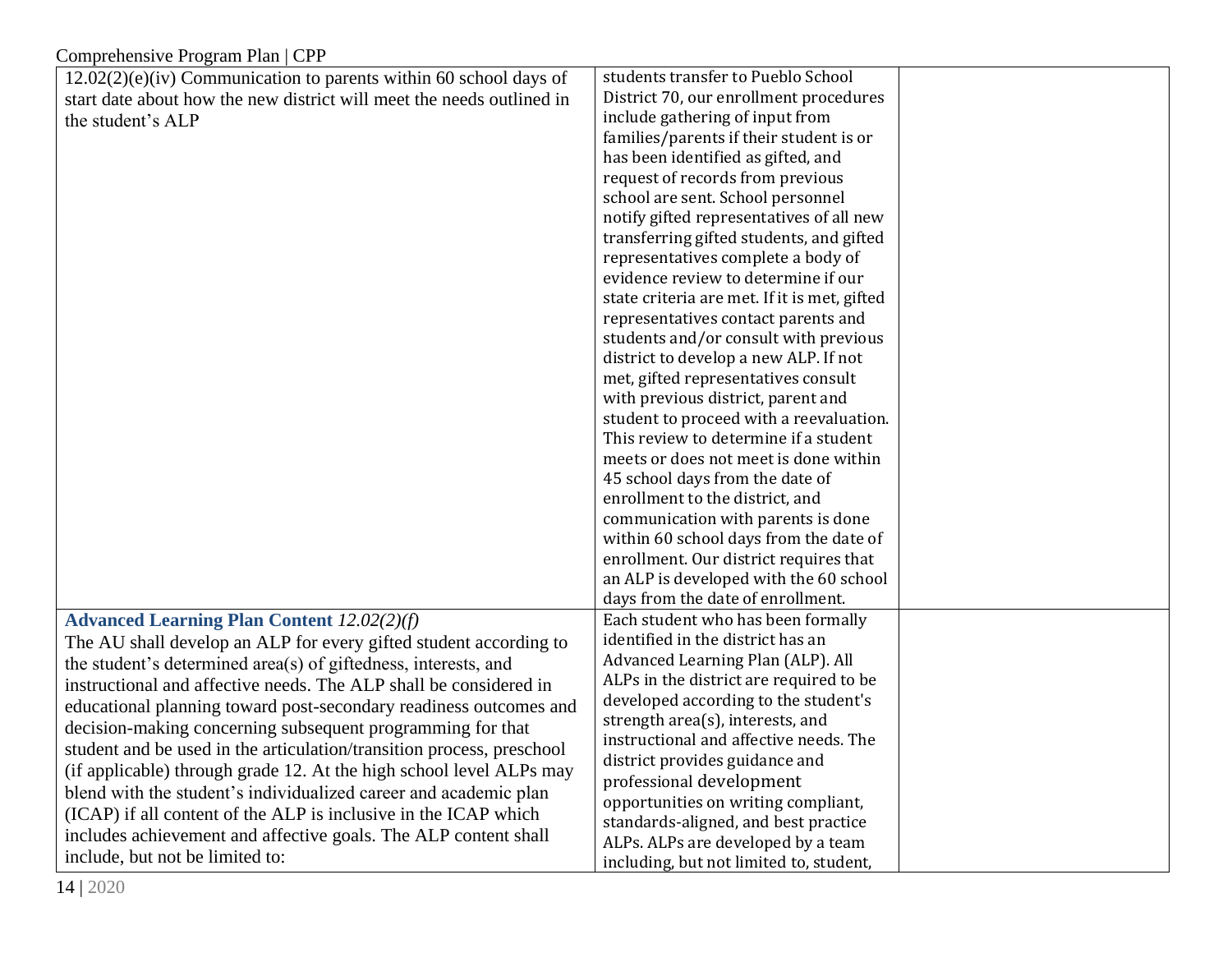$12.02(2)(f)(i)$  A student profile described in a body of evidence. This profile shall be subject to the AU's student records confidentiality guidelines. The local AU determines periodic updates of the student profile, especially in terms of interests, and/or demonstration of previously unidentified strengths;

12.02(2)(f)(ii) A working-document section of the ALP. This portion of the ALP records annual measurable, attainable achievement and affective goals and progress. Achievement goals are standards-based statements in strength area(s). Additional achievement goals may be needed to address documented achievement gaps or career interest. Affective goals reflect development of personal, social, communication, leadership, and/or cultural competency;

12.02(2)(f)(iii) Description or delineation of supplemental curriculum, activities, specific programs or coursework, specific strategies, and/or extended or expanded learning opportunities available in the AU that match a student's strength area(s) and support the goals;

 $12.02(2)(f)(iv)$  Progress reports that align with the AU's or member district's schedule for parent-reporting and/or conferences about student progress. Adjustments to goals and programming options may occur during any progress reporting period;

12.02(2)(f)(v) Personnel involved in ALP development, and in progress report meetings or conferences, including, but not limited to classroom teacher(s), student, parents, gifted education staff or staff with training in gifted education identification and programming, and support staff as appropriate.

parent, gifted representative, and general education teacher(s). Students who have initially been determined as gifted will have an ALP developed within 30 school days. Transfer students from Colorado, will have an ALP in place within 45 school days from their start date in the district. Students transferring from outside of Colorado, body of evidence for identification is reviewed by school review teams to determine gifted based on our state criteria. Within 60 school days after start date, parents will be notified, and an ALP will be developed if an area of gifted is determined for the transfer student. Components of district ALPs include, but are not limited to, student strengths, interests, annual and standards- aligned achievement goals per each strength area written by classroom educators, goals for affective needs, post-secondary readiness (if applicable), student profile, programming strategies/interventions/supplemental curriculum/expanded opportunities/activities, progress reporting (each quarter), and parent and student input. Programming options include, but not limited to: acceleration, content acceleration, after school enrichment opportunities, AP courses, IB courses, STEM courses, CTE courses, honors classes, concurrent enrollment, and differentiated instruction). All records for the ALP are kept in Alpine Achievement and a hardcopy is placed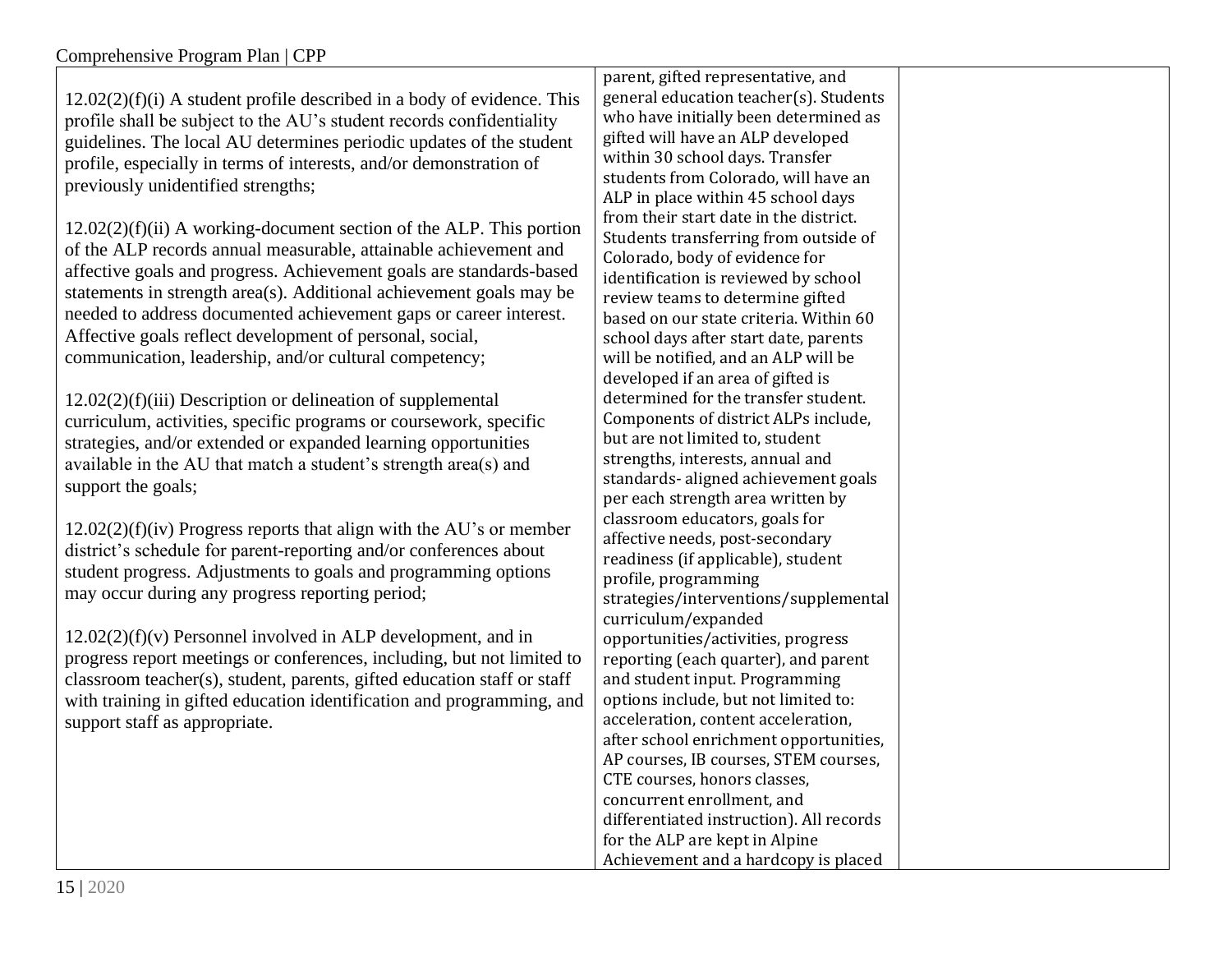| in student's cumulative files. When         |  |
|---------------------------------------------|--|
| students transfer in or out of district,    |  |
| their plans that are in their cumulative    |  |
| files will transfer to their next school of |  |
| attendance. Parents and students            |  |
| receive a copy for their records as well.   |  |
| The ALP articulates transition process      |  |
| for students who move to next school        |  |
| level, and review of previous goals and     |  |
| their attainment. Classroom teachers        |  |
| are provided resources on how to            |  |
| develop student goals and are involved      |  |
| in the process of developing and            |  |
| progress monitoring of student's            |  |
| measurable goals. All district gifted       |  |
| representatives are responsible for         |  |
| completion of ALP development and           |  |
| reporting but are not the sole              |  |
| custodians of the record. They are          |  |
| involved in the process of writing and      |  |
| development of goals, again are not the     |  |
| sole custodians. Students goals are         |  |
| expected and required to be written         |  |
| towards student's strength and/or           |  |
| interest and be standards-aligned.          |  |
| Goals then are required to be aligned       |  |
| to classroom instruction and/or             |  |
| supplemental programming. Progress          |  |
| reports are sent at the same time as        |  |
| the AU sends quarterly reporting and        |  |
| at AU scheduled parent-teacher              |  |
| conferences or student-led                  |  |
| conferences. All students are expected      |  |
| to be active participants in the            |  |
| development of their ALPs on an on-         |  |
| going basis. Pueblo District 70 is in       |  |
| initial development of blending an          |  |
| Advanced Learning Plan (ALP) into           |  |
| ICAP to improve alignment with              |  |
| transition and academic achievement.        |  |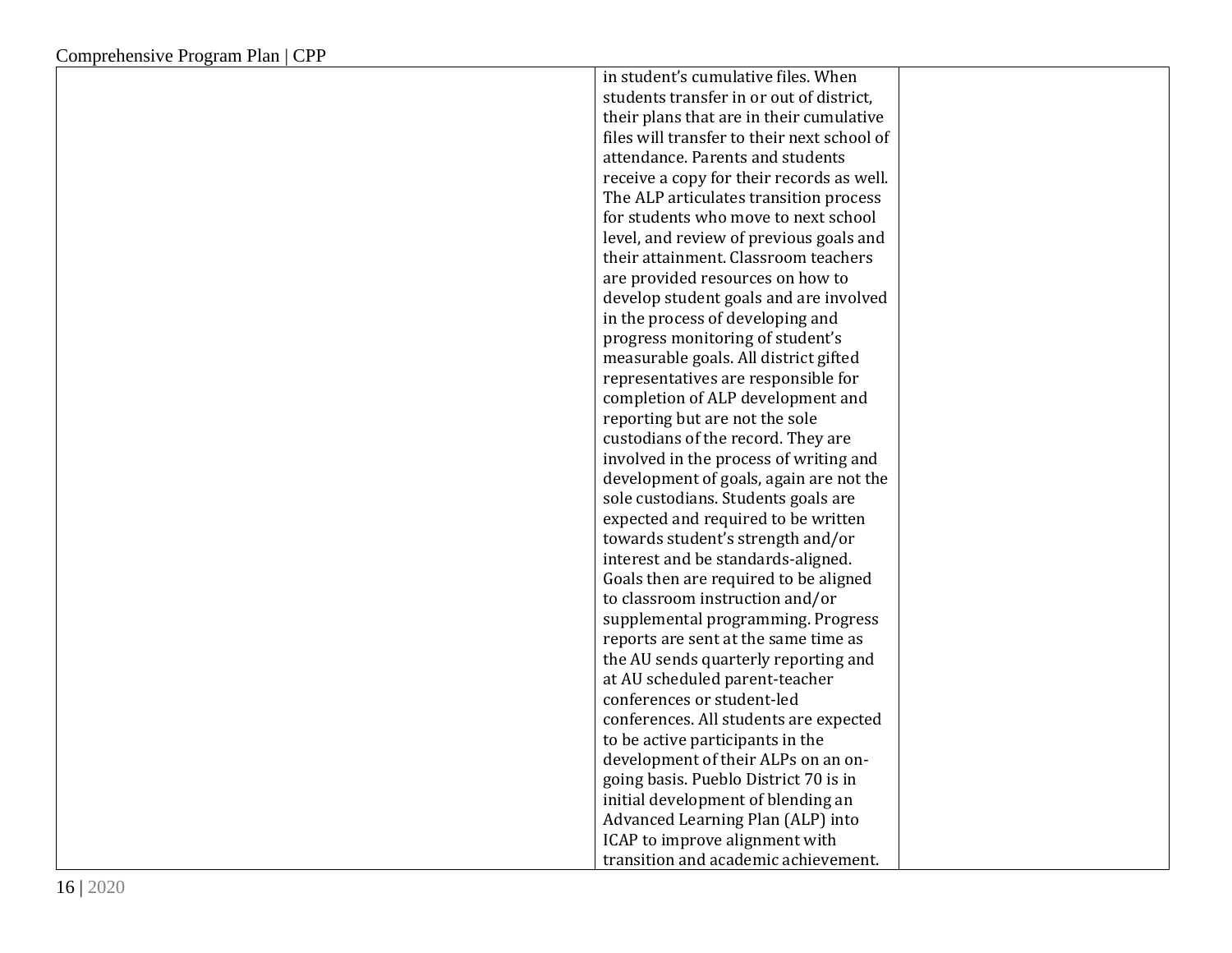|                                                                                                                                                                                                                                                                                                                                                                                                                                                                                                                                                                                                                                                                                                                                                                                                                     | Lastly, our parents are also expected to<br>be active participants in the<br>development of their child's ALPs on<br>an on-going basis as well.                                                                                                                                                                                                                                                                                                                                                                                        |  |
|---------------------------------------------------------------------------------------------------------------------------------------------------------------------------------------------------------------------------------------------------------------------------------------------------------------------------------------------------------------------------------------------------------------------------------------------------------------------------------------------------------------------------------------------------------------------------------------------------------------------------------------------------------------------------------------------------------------------------------------------------------------------------------------------------------------------|----------------------------------------------------------------------------------------------------------------------------------------------------------------------------------------------------------------------------------------------------------------------------------------------------------------------------------------------------------------------------------------------------------------------------------------------------------------------------------------------------------------------------------------|--|
| ALP Procedures and Responsibilities 12.02(2)(g)<br>$12.02(2)(g)(ii)$ Personnel assigned with the responsibility for<br>development and monitoring. At minimum the student's parents and<br>classroom teachers should be familiar with and support ALP goals,<br>and/or write ALP measurable goals according to local procedures.<br>Gifted education resource personnel may assist in the writing of goals<br>but may not be the sole custodian of the ALP. Goals are written and<br>aligned with classroom tiered instruction and expanded learning<br>opportunities for supplemental or intensive programming;<br>$12.02(2)(g)(iii)$ A method to develop student awareness and active<br>participation in the ALP process;                                                                                        | At the beginning of each school year,<br>all schools within Pueblo School<br>District 70 have at least one person<br>participate in training regarding the<br>developing and monitoring of ALP's.<br>This person shall facilitate input from<br>the student, the student's parents or<br>guardians, classroom teachers and<br>other staff involved in the student's<br>education to support and write ALP<br>goals that are measurable according to<br>local procedures. These goals are<br>written to be aligned with classroom       |  |
| $12.02(2)(g)(iv)$ A process for management of ALPs within the<br>cumulative file system including a procedure for transferring ALPs<br>between grade levels, school levels, and districts. It is highly<br>encouraged that ALPs are written by those working with the gifted<br>student and that the ALP is an ongoing plan for coursework, tiered<br>instruction, and increasing performance in the student's area of<br>strength. ALP goals should be written or reviewed for current<br>relevancy to teachers and students at the beginning of the school<br>year;<br>$12.02(2)(g)(v)$ An ALP progress reporting timeline. The review of<br>progress integrates with ongoing conference or reporting periods of<br>the district. It is highly encouraged that ALPs be student-led at the<br>secondary level; and | tiered instruction.<br>Primary students and their guardians<br>frequently conference to foster an<br>awareness of the ALP which allows<br>them to actively participate in the<br>ALP process. Secondary students<br>conference less frequently with their<br>GT representative. Instead, they use<br>surveys through ICAP to help<br>establish academic and affective goals<br>for their ALP. The GT representative<br>reviews these surveys to see how best<br>to assist the student with creation of<br>meaningful measurable goals. |  |
| $12.02(2)(g)(vi)$ A system to show evidence of parent engagement and<br>input in ALP development and in the review of progress. Evidence<br>may include, but is not limited to: signature, electronic signature or                                                                                                                                                                                                                                                                                                                                                                                                                                                                                                                                                                                                  | District 70 currently documents<br>parental engagement and input in<br>Alpine. District 70 prefers parental                                                                                                                                                                                                                                                                                                                                                                                                                            |  |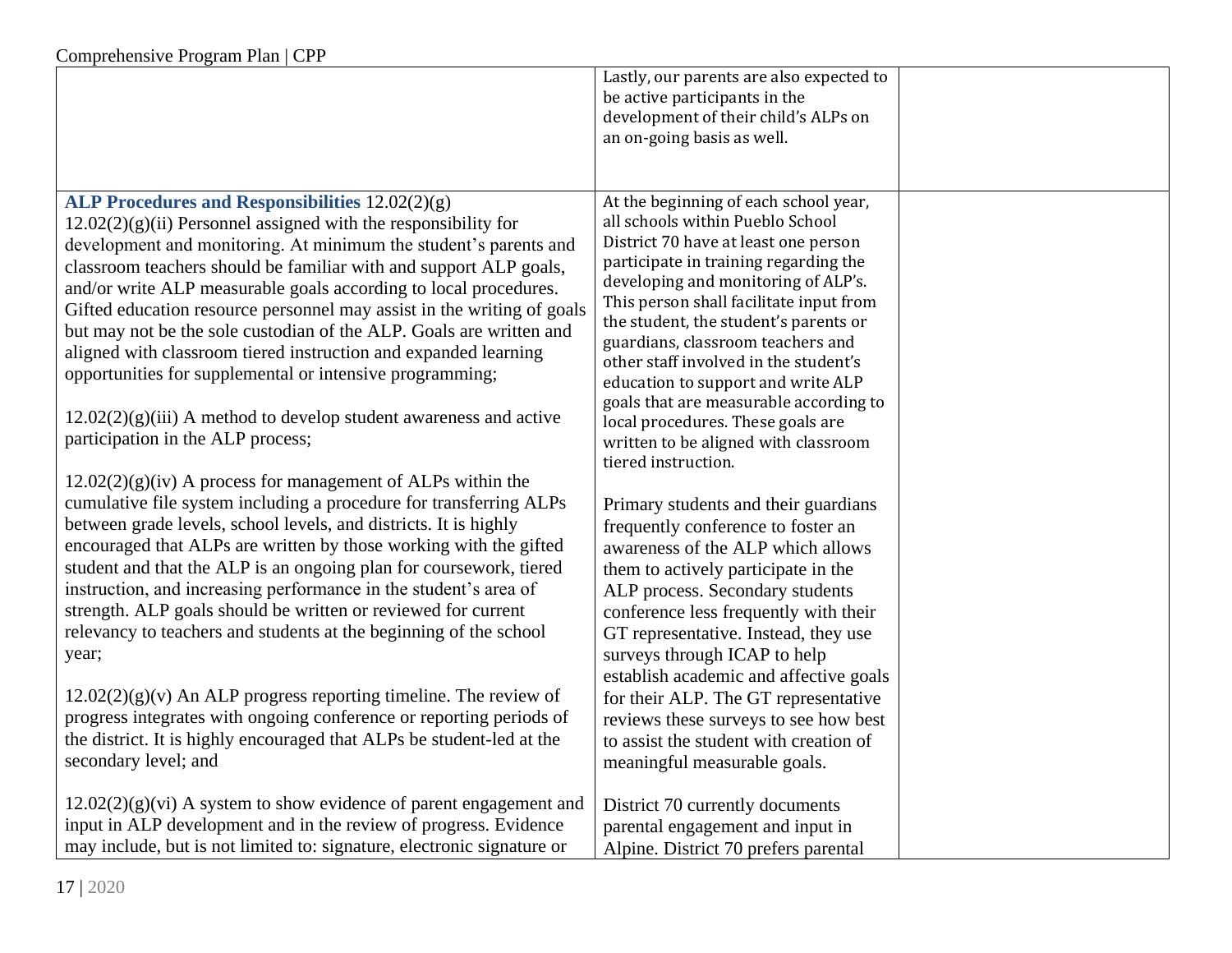| Comprehensive Program Plan   CPP                                         |                                                                              |  |
|--------------------------------------------------------------------------|------------------------------------------------------------------------------|--|
| checkbox of involvement, checklist, or other assurance supporting        | signatures and makes every effort to                                         |  |
| the student's growth. If after 3 documented attempts to contact the      | obtain them. In cases where it cannot                                        |  |
| parents for signature, no parental signature is obtained, school         | obtain a parental signature, District 70                                     |  |
| personnel shall continue with ALP implementation and continue to         | will accept a phone conversation as a                                        |  |
| engage parents in the process.                                           | signature. Although District 70 will                                         |  |
|                                                                          | continue to obtain verification of                                           |  |
|                                                                          | parental involvement, after three                                            |  |
|                                                                          | documented attempts District 70 will                                         |  |
|                                                                          | continue to implement the ALP.                                               |  |
| Programming $12.02(2)(h)$                                                | Pueblo School District 70 has a                                              |  |
| $12.02(2)(h)(i)$ The program plan shall describe the programming         | continuum of services available for                                          |  |
| components, options, and strategies that will be implemented by the      | gifted students based on the student's                                       |  |
| AU and schools to appropriately address the educational needs of         | areas of strength and learning needs.                                        |  |
| gifted students. Programming shall match the academic strengths and      | The district supports research-based                                         |  |
| interests of the gifted student. Other educational or affective needs    | strategies that provide opportunities<br>for optimal learning to ensure that |  |
| shall be addressed according to the individual student's profile.        | gifted students will perform at levels                                       |  |
| Programming components, options, and strategies shall include, but       | commensurate with their abilities.                                           |  |
| need not be limited to:                                                  | Gifted students are provided a                                               |  |
|                                                                          | dynamic, challenging educational                                             |  |
| $12.02(2)(h)(i)(A)$ Alignment of the gifted student's assessment data    | program at every level throughout                                            |  |
| and ALP goals to programming options in the areas of giftedness;         | their school career.                                                         |  |
|                                                                          |                                                                              |  |
| $12.02(2)(h)(i)(B)$ Structures or type of delivery by which gifted       | Because District 70 is committed to                                          |  |
| students are served at the different school levels (e.g., the general    | site-based management and because                                            |  |
| classroom, resource location, small instructional group, and/or          | each school reflects the needs and                                           |  |
| pullout for direct and extended instruction aligned to strength area);   | values of its unique community, the                                          |  |
| 12.02(2)(h)(i)(C) Support in differentiated instruction and methods      | service options for gifted students will                                     |  |
| (e.g., acceleration, cluster grouping and higher order thinking skills); | vary among schools across the district.                                      |  |
|                                                                          | However, the recognition and<br>identification of these students,            |  |
| $12.02(2)(h)(i)(D)$ Affective and guidance support systems (e.g.,        | commitment to meeting their needs,                                           |  |
| social skills training, early college and career planning);              | and dedication to maximizing their                                           |  |
|                                                                          | academic performance remains a                                               |  |
| $12.02(2)(h)(i)(E)$ Diverse content options provided for gifted students | uniform priority.                                                            |  |
| in their areas of strength (e.g., mentorship, Socratic seminars,         |                                                                              |  |
| advanced math, honors courses);                                          | Programming options across all grade                                         |  |
|                                                                          | levels within the district include, but                                      |  |
|                                                                          | are not limited to: content                                                  |  |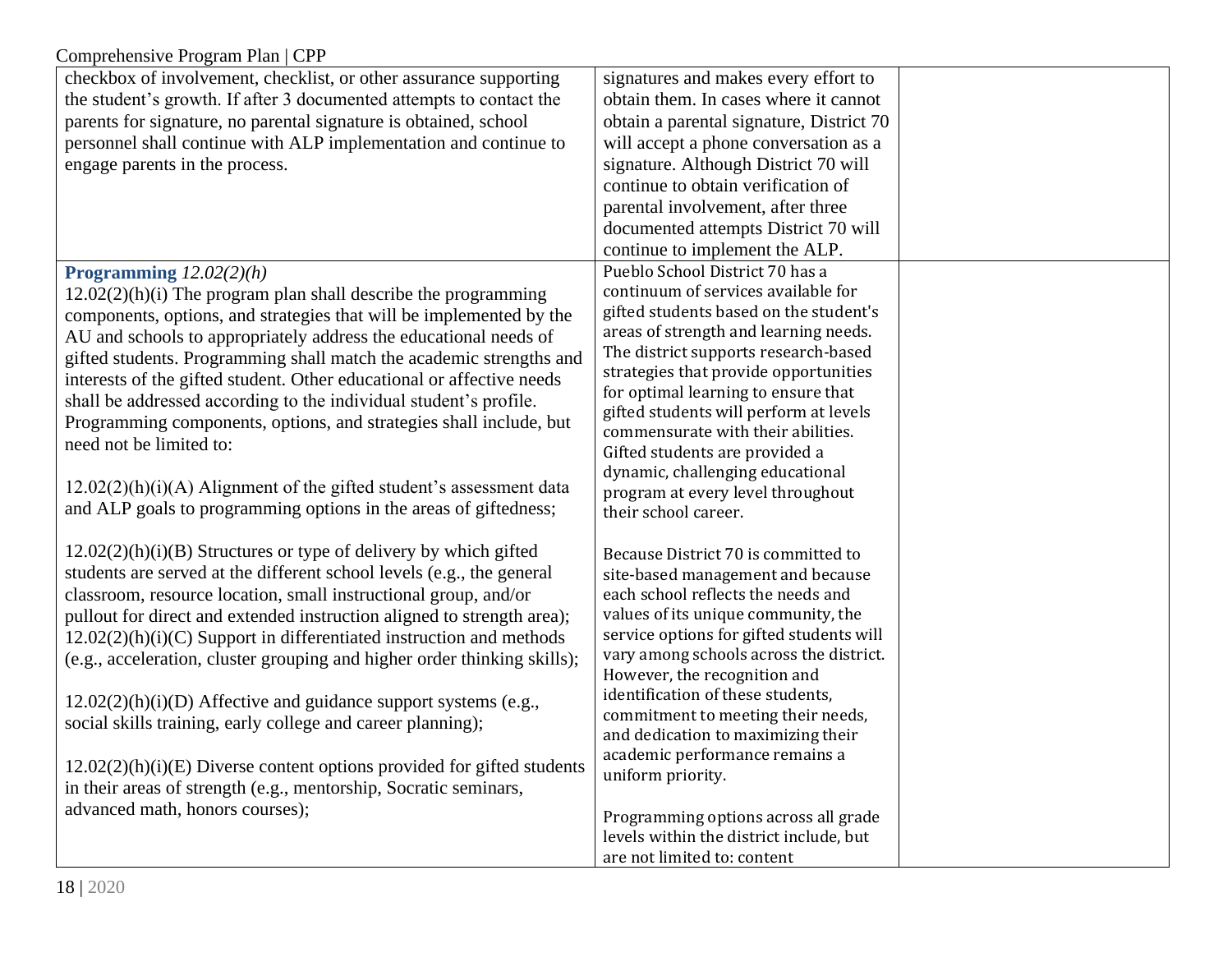| Comprehensive Program Plan   CPP                                                                                                                                                                                                                                                                                                                                                                                                                                                                                                                                                                                                                                                              |                                                                                                                                                                                                                                                                                                                                                                                                                                                                                                                                                                                                                                                                                                                                                                                                                                                                                                                         |  |
|-----------------------------------------------------------------------------------------------------------------------------------------------------------------------------------------------------------------------------------------------------------------------------------------------------------------------------------------------------------------------------------------------------------------------------------------------------------------------------------------------------------------------------------------------------------------------------------------------------------------------------------------------------------------------------------------------|-------------------------------------------------------------------------------------------------------------------------------------------------------------------------------------------------------------------------------------------------------------------------------------------------------------------------------------------------------------------------------------------------------------------------------------------------------------------------------------------------------------------------------------------------------------------------------------------------------------------------------------------------------------------------------------------------------------------------------------------------------------------------------------------------------------------------------------------------------------------------------------------------------------------------|--|
| $12.02(2)(h)(i)(F)$ The means by which articulation for preschool (if                                                                                                                                                                                                                                                                                                                                                                                                                                                                                                                                                                                                                         | acceleration, grade acceleration,                                                                                                                                                                                                                                                                                                                                                                                                                                                                                                                                                                                                                                                                                                                                                                                                                                                                                       |  |
| applicable) through grade 12 is planned and implemented;                                                                                                                                                                                                                                                                                                                                                                                                                                                                                                                                                                                                                                      | concept-based learning, STEM classes,                                                                                                                                                                                                                                                                                                                                                                                                                                                                                                                                                                                                                                                                                                                                                                                                                                                                                   |  |
| $12.02(2)(h)(i)(G)$ Pre-collegiate and/or pre-advanced placement<br>support;                                                                                                                                                                                                                                                                                                                                                                                                                                                                                                                                                                                                                  | curriculum compacting, online<br>learning, independent studies, tiered<br>level lessons, differentiated instruction<br>(content, process, products-all,                                                                                                                                                                                                                                                                                                                                                                                                                                                                                                                                                                                                                                                                                                                                                                 |  |
| $12.02(2)(h)(i)(H)$ ALP development and reviews conducted through<br>the collaborative efforts of the teacher(s), other school personnel (as<br>needed), parents and the student (as appropriate);                                                                                                                                                                                                                                                                                                                                                                                                                                                                                            | combination or individually), choice<br>menus, project-based learning,<br>learning contracts, flexible grouping,<br>advanced anchors, enrichment options,                                                                                                                                                                                                                                                                                                                                                                                                                                                                                                                                                                                                                                                                                                                                                               |  |
| $12.02(2)(h)(i)(I)$ Post-secondary options available to gifted students.                                                                                                                                                                                                                                                                                                                                                                                                                                                                                                                                                                                                                      | field trips, and/or extended activities.                                                                                                                                                                                                                                                                                                                                                                                                                                                                                                                                                                                                                                                                                                                                                                                                                                                                                |  |
| $12.02(2)(h)(i)(J)$ Concurrent enrollment opportunities, if indicated by<br>a gifted child's ALP or ICAP. To be considered in an ALP, the AU<br>shall consider the student's need for appropriate concurrent<br>enrollment, available options, funding, and requirement for<br>administrative approval.<br>$12.02(2)(h)(ii)$ Students identified with exceptional ability require<br>provisions to develop the areas of strength over time. When<br>underachievement and/or motivational issues are observed behaviors<br>in a gifted student, the ALP team, child study team, or review team<br>shall problem solve in collaboration with the family, the student, and<br>appropriate staff. | Programming options at the secondary<br>level within the district include, but are<br>not limited to: concurrent enrollment,<br>Pre-AP courses, Pre-IB courses, AP<br>courses, IB courses, Honors courses,<br>Career and Technical Education (CTE)<br>courses, STEM courses.<br>Our district requires that<br>programming aligns to student's<br>strengths and interests, as well as,<br>their ALP goals. Programming options<br>are surveyed each year from each<br>school across the district, and this is<br>shared with stakeholders through our<br>district website. General education<br>teachers continue professional<br>development opportunities to provide<br>high quality instruction to meet all<br>learners needs. Gifted representatives<br>and/or district's Gifted Coordinator<br>work in a collaborative team to<br>provide problem solving procedures<br>when a gifted student is<br>underachieving. |  |
|                                                                                                                                                                                                                                                                                                                                                                                                                                                                                                                                                                                                                                                                                               |                                                                                                                                                                                                                                                                                                                                                                                                                                                                                                                                                                                                                                                                                                                                                                                                                                                                                                                         |  |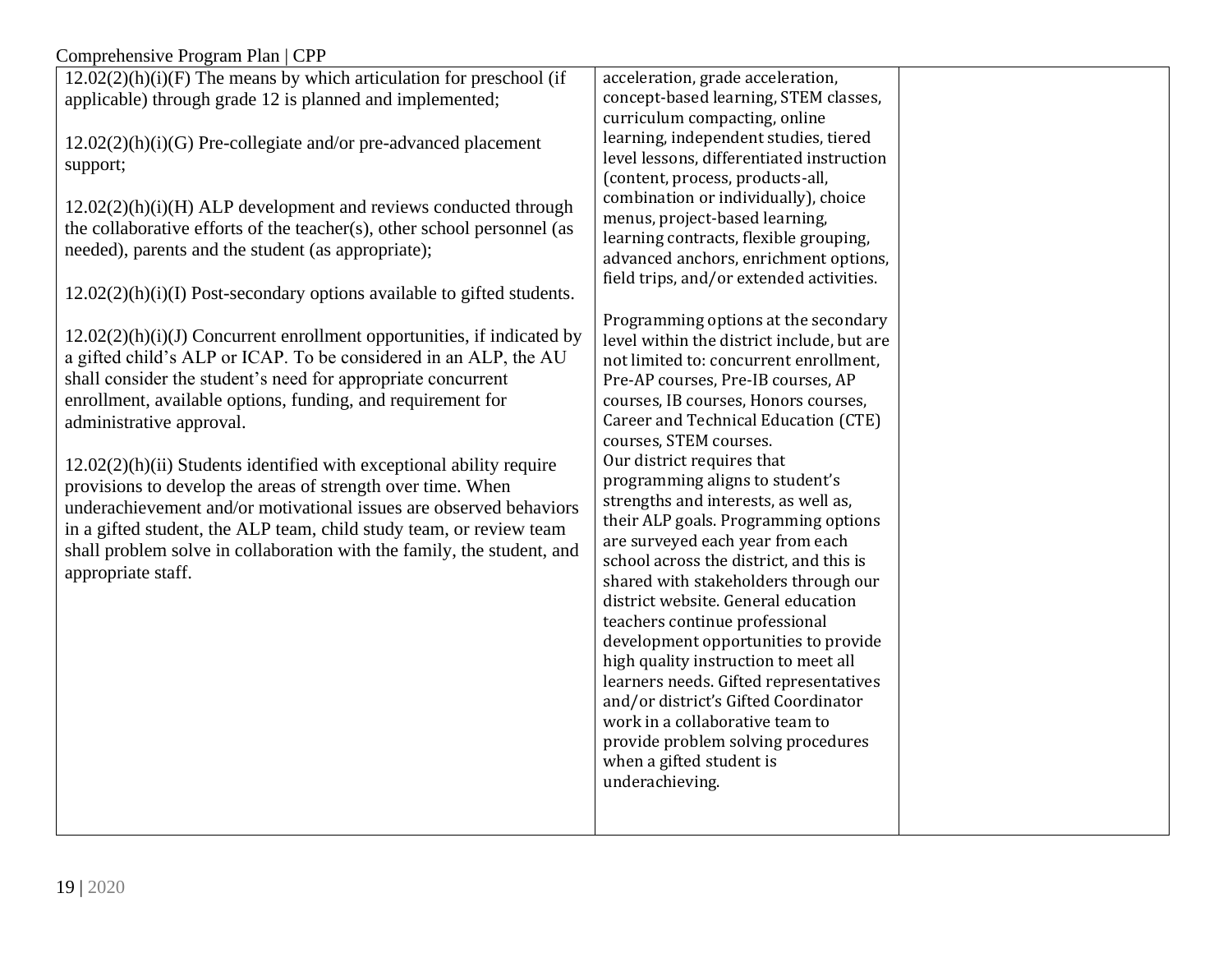| Comprehensive Program Plan   CPP                                                                                                            |                                                                                        |
|---------------------------------------------------------------------------------------------------------------------------------------------|----------------------------------------------------------------------------------------|
| Evaluation and Accountability Procedures $12.02(2)(i)$                                                                                      | The state assessments (CMAS and                                                        |
| The comprehensive program plan shall describe the AU's procedures                                                                           | PARCC), ACT, SAT, Pre-SAT, NWEA,                                                       |
| for evaluation and accountability including, but not limited to:                                                                            | and Alpine Achievement data system                                                     |
|                                                                                                                                             | are tools used throughout Pueblo<br>School District 70. Our district submits           |
| $12.02(2)(i)(i)$ Unified improvement plan addendum methods by                                                                               | an annual report and has on file with                                                  |
| which gifted student performance is monitored and measured for                                                                              | the Colorado Department of Education                                                   |
| continual learning progress and how such methods align with the                                                                             | via Unified Improvement Plan (UIP),                                                    |
| state accreditation process (e.g., annual UIP gifted education                                                                              | Comprehensive Program Plan, etc. The                                                   |
| addendum, multi-district/BOCES summary, intervention progress                                                                               | district disaggregates gifted student                                                  |
| monitoring data sources, ALP goals, and performance, district, and/or<br>state assessment data). These methods include UIP elements such as | data per their identified area(s), grade                                               |
| annual gifted student performance target(s) and an action plan to                                                                           | level, gender, ethnicity, free/reduced                                                 |
| meet the target(s) and a timeline to report on progress toward targets;                                                                     | lunch eligibility, and a comparison to                                                 |
|                                                                                                                                             | non-gifted populations.                                                                |
| $12.02(2)(i)(ii)$ Methods by which student affective growth is                                                                              | Advanced Learning Plans (ALPs) are                                                     |
| monitored and measured for continual development (e.g., rubrics for                                                                         | monitored each reporting period or as                                                  |
| personal journals and anecdotal data, student surveys, demonstration                                                                        | appropriate according to each gifted                                                   |
| of self-advocacy, and student career and/or college plans);                                                                                 | student's learning goals through                                                       |
|                                                                                                                                             | progress reports and at                                                                |
| $12.02(2)(i)(iii)$ Methods for ensuring that gifted student performance                                                                     | parent/teacher conferences and are                                                     |
| (achievement and growth) and reporting are consistent with state                                                                            | updated annually through a review                                                      |
| accreditation and accountability requirements (i.e., disaggregation of                                                                      | team meeting with parents and the<br>student. The AU is initiating                     |
| state assessment data for gifted students, identification of                                                                                | development to improve monitoring of                                                   |
| discrepancies in the data, goal setting and demonstration of                                                                                | affective growth measurable goals to                                                   |
| achievement and growth); and                                                                                                                | ensure continual development.                                                          |
|                                                                                                                                             |                                                                                        |
| $12.02(2)(i)(iv)$ Methods for self-evaluation of the gifted program                                                                         | The UIP Gifted Addendum is used as a                                                   |
| including a schedule for periodic feedback and review (e.g., review                                                                         | guide for progress monitoring,                                                         |
| of gifted policy, goals, identification process, programming                                                                                | evaluation, and accountability                                                         |
| components, personnel, budget and reporting practices, and the                                                                              | throughout the AU. The goals and                                                       |
| impact of gifted programming on student achievement and progress);                                                                          | timeline for the UIP goals will facilitate<br>evaluation and accountability for gifted |
| and                                                                                                                                         | education in the AU. The CGER process                                                  |
| $12.02(2)(i)(v)$ Methods by which parents, educators, and other                                                                             | has also been utilized for evaluation                                                  |
| required persons are informed about the methods described in                                                                                | and accountability in the AU. The last                                                 |
| $12.02(2)(i)(i - iv)$ above.                                                                                                                | CGER was completed in during the                                                       |
|                                                                                                                                             | 2016-2017 school year and its results                                                  |
|                                                                                                                                             | were communicated through the CEGR                                                     |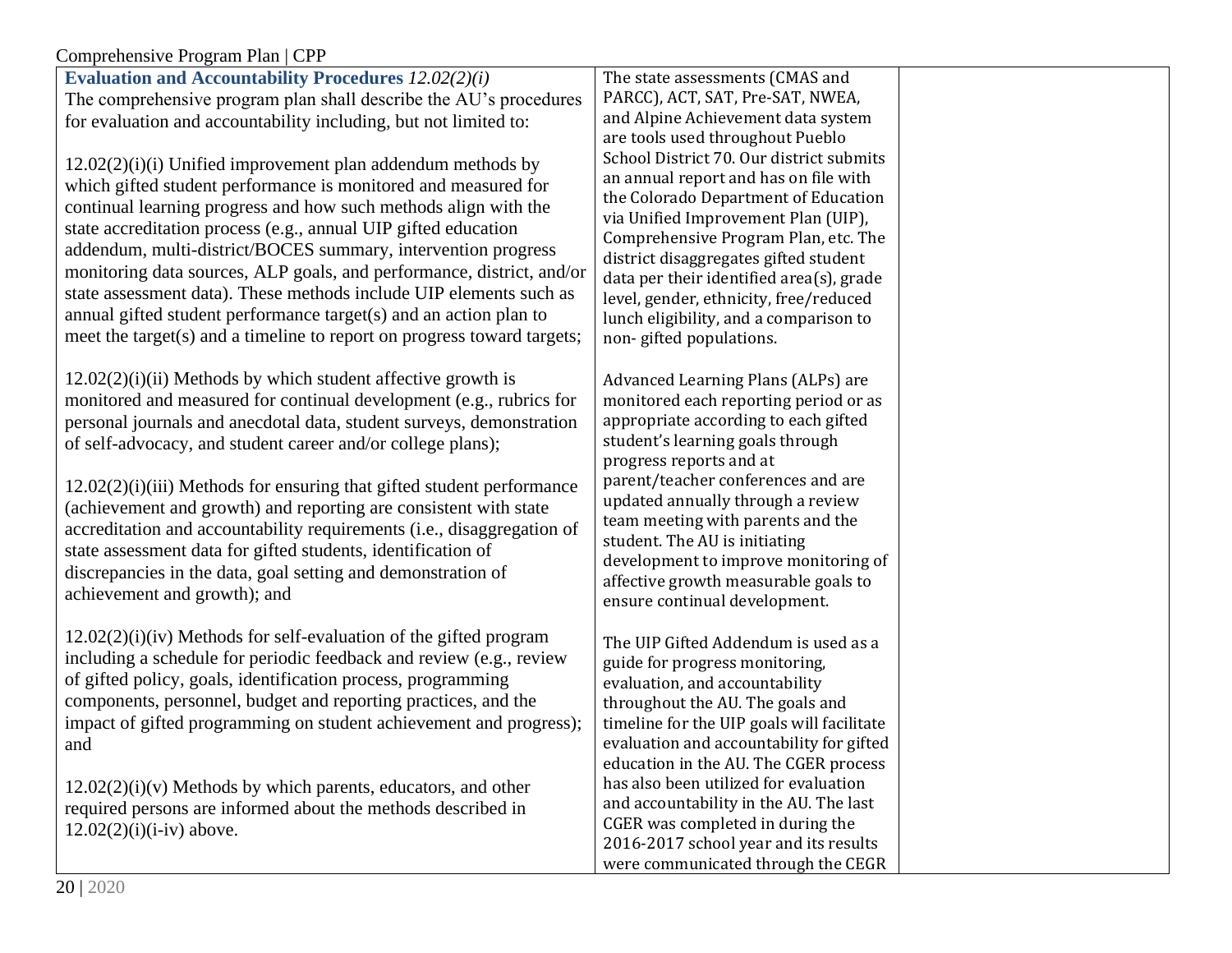|                                                                                                                                                                                                                                                                                                                                                                                                                                                                                                                                                                                                                                                                                                                                                                                                                                                                                                                                                                                                                               | Next Steps Improvement Chart and the<br><b>CGER AU Timeline are essential tools</b><br>that guide the AU's evaluation and<br>accountability as an on-going process.<br>It is a goal of this Comprehensive<br>Program Plan to utilize the MTSS/RtI<br>process to further facilitate progress<br>monitoring for both student<br>achievement and affective needs.<br>Another goal to facilitate evaluation<br>and accountability is to fully utilize the<br><b>NWEA</b> assessments and Alpine<br>Achievement data system, both of<br>which are already in place throughout<br>the AU, for more complete data<br>collection and analysis.                                                                                                                      |  |
|-------------------------------------------------------------------------------------------------------------------------------------------------------------------------------------------------------------------------------------------------------------------------------------------------------------------------------------------------------------------------------------------------------------------------------------------------------------------------------------------------------------------------------------------------------------------------------------------------------------------------------------------------------------------------------------------------------------------------------------------------------------------------------------------------------------------------------------------------------------------------------------------------------------------------------------------------------------------------------------------------------------------------------|-------------------------------------------------------------------------------------------------------------------------------------------------------------------------------------------------------------------------------------------------------------------------------------------------------------------------------------------------------------------------------------------------------------------------------------------------------------------------------------------------------------------------------------------------------------------------------------------------------------------------------------------------------------------------------------------------------------------------------------------------------------|--|
| Personnel $12.02(2)(i)$<br>$12.02(2)(i)(i)$ The program plan shall describe the personnel who<br>provide instruction, counseling, coordination and other programming<br>for gifted students. Personnel shall be knowledgeable in the<br>characteristics, differentiated instructional methods and competencies<br>in the special education of gifted students. Qualified personnel with<br>endorsement or an advanced degree in gifted education are preferred<br>in specific programs and classrooms consisting of mainly gifted<br>students. Beginning with the 2010-2011 school year, every AU shall<br>employ or contract with a person who is responsible for:<br>$12.02(2)(i)(i)(A)$ Management of the program plan;<br>$12.02(2)(i)(i)(B)$ Professional development activities, the purposes of<br>which are:<br>$12.02(2)(j)(i)(B)(I)$ To improve and enhance the skills, knowledge<br>and expertise of teachers and other personnel who provide instruction<br>and other supportive services to gifted students; and | Pueblo School District 70 currently<br>employs a state-certified and qualified<br><b>Gifted Education Coordinator to</b><br>provide leadership and support for<br>gifted programs throughout the AU on<br>a .5 FTE basis. The coordinator is<br>responsible to administer the gifted<br>program, implement the program plan,<br>and provide professional learning to<br>increase capacity of educators to<br>identify and program for gifted<br>students and family partnerships. The<br>Gifted Education coordinator also<br>attends the State Directors' Meetings<br>and Regional Networking meetings,<br>and coordinates with the Gifted<br>Education Regional Consultant (GERC)<br>to improve the quality of gifted<br>programs throughout the AU. This |  |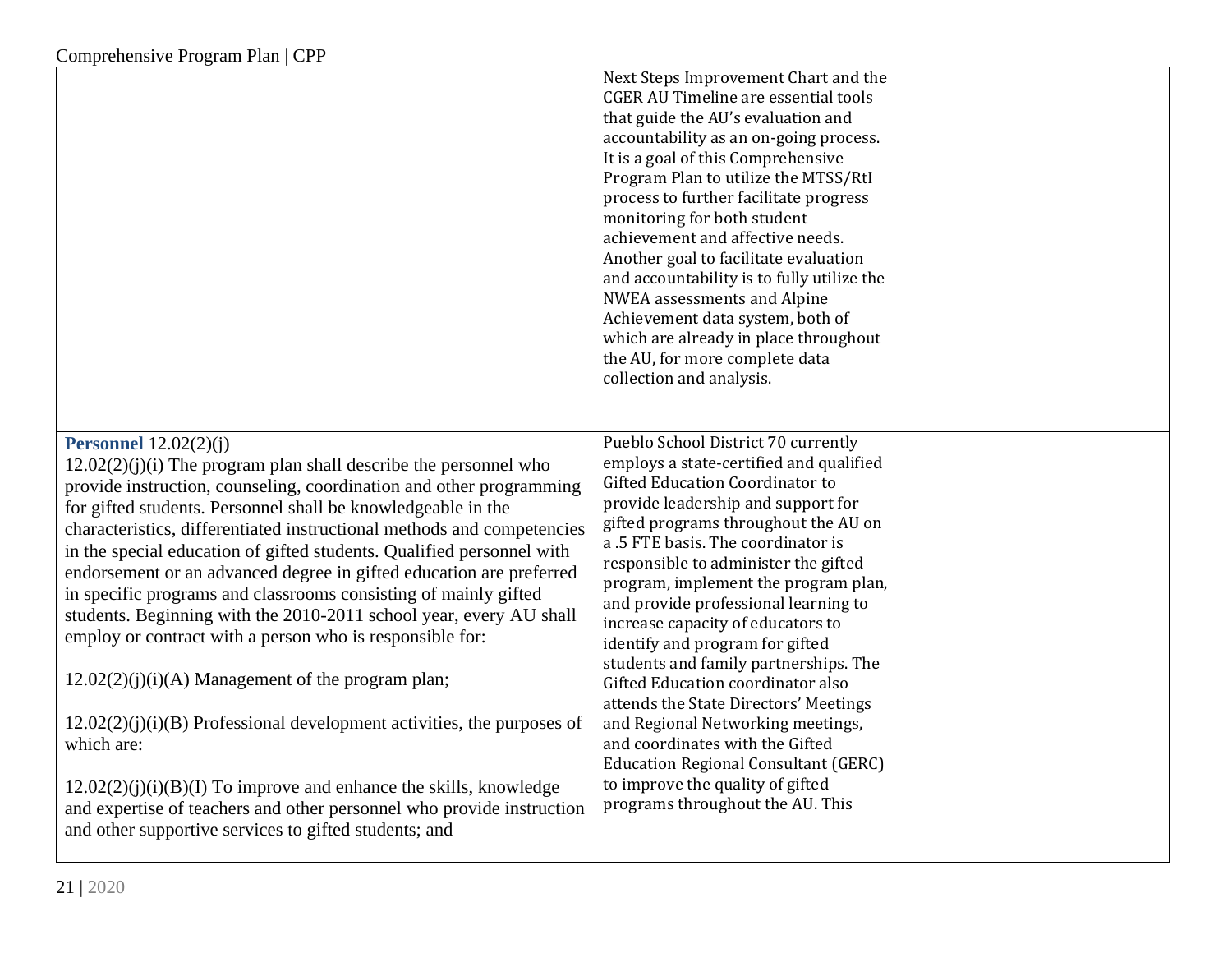| Comprehensive Program Plan   CPP                                                                                                                                                                                                                                                                                                                                                                                                                                                                                                                                                                                                                                                                                                                                 |                                                                                                                                                                                                                                                                                                                                                                                                                                                                                                                                               |  |
|------------------------------------------------------------------------------------------------------------------------------------------------------------------------------------------------------------------------------------------------------------------------------------------------------------------------------------------------------------------------------------------------------------------------------------------------------------------------------------------------------------------------------------------------------------------------------------------------------------------------------------------------------------------------------------------------------------------------------------------------------------------|-----------------------------------------------------------------------------------------------------------------------------------------------------------------------------------------------------------------------------------------------------------------------------------------------------------------------------------------------------------------------------------------------------------------------------------------------------------------------------------------------------------------------------------------------|--|
| $12.02(2)(i)(i)(B)(II)$ To increase, to the extent practicable, the                                                                                                                                                                                                                                                                                                                                                                                                                                                                                                                                                                                                                                                                                              | position is currently supported by the                                                                                                                                                                                                                                                                                                                                                                                                                                                                                                        |  |
| number of qualified personnel providing instruction to gifted<br>students.                                                                                                                                                                                                                                                                                                                                                                                                                                                                                                                                                                                                                                                                                       | Qualified Personnel Grant from CDE.                                                                                                                                                                                                                                                                                                                                                                                                                                                                                                           |  |
| $12.02(2)(i)(ii)$ The AU shall make good faith effort to hire and retain<br>on at least a halftime basis one qualified person to administer and<br>monitor the implementation of the AU's gifted program.                                                                                                                                                                                                                                                                                                                                                                                                                                                                                                                                                        | Additionally, each school has at least<br>one teacher who acts as the gifted<br>education representative. These<br>personnel participate in professional<br>development provided.                                                                                                                                                                                                                                                                                                                                                             |  |
| $12.02(2)(j)(iii)$ Administrative units should consider employing<br>sufficient personnel for ALP writing and monitoring, and<br>differentiated instruction for gifted students.                                                                                                                                                                                                                                                                                                                                                                                                                                                                                                                                                                                 | Responsibilities at the school level<br>includes identification of gifted<br>students, development of ALPs,<br>communication with stakeholders,<br>reporting information for progress                                                                                                                                                                                                                                                                                                                                                         |  |
| $12.02(2)(i)(iv)$ Administrative units should collaborate with<br>universities and colleges for the development of qualified personnel.                                                                                                                                                                                                                                                                                                                                                                                                                                                                                                                                                                                                                          | monitoring and program evaluation.                                                                                                                                                                                                                                                                                                                                                                                                                                                                                                            |  |
| $12.02(2)(j)(v)$ Personnel responsible for the instruction and learning<br>of gifted students in core academic areas must meet the requirements<br>under federal law for highly qualified teachers.                                                                                                                                                                                                                                                                                                                                                                                                                                                                                                                                                              | Paraprofessionals are not currently<br>employed to support GT students.<br>As an on-going effort to improved<br>gifted education programs and<br>programming throughout the AU, the                                                                                                                                                                                                                                                                                                                                                           |  |
| $12.02(2)(j)(vi)$ Paraprofessionals may serve in supportive roles, but<br>may not be the sole instructional provider, nor may such<br>paraprofessionals be funded using state gifted education funds.                                                                                                                                                                                                                                                                                                                                                                                                                                                                                                                                                            | coordinator promotes and<br>disseminates information about<br>professional development<br>opportunities for all school staff                                                                                                                                                                                                                                                                                                                                                                                                                  |  |
| $12.02(2)(j)(vii)$ The program plan shall also indicate the content of<br>and means by which the AU supports the acquisition and/or<br>improvement of the knowledge and competencies of personnel<br>through appropriate professional development relating to the<br>instruction, programming and counseling for gifted students. (e.g.,<br>induction and in-service programs, job-embedded training and<br>coaching, gifted education workshops or institutes and college<br>coursework). Key topics should include, but need not be limited to,<br>gifted characteristics and myths, differentiated instruction, affective<br>needs, counseling, content instructional options and advanced<br>curricular strategies (e.g., higher order thinking strategies). | members. Professional development<br>for representatives is on-going and<br>needs based throughout each school<br>year. State on-line modules and G.E.T.<br>webinars are highly encouraged. In<br>addition, the AU collaborates with<br>Denver University (DU), University of<br>Colorado Springs, (UCCS) and<br>University of Northern Colorado (UNC)<br>to support with the development of<br>qualified personnel by sharing<br>university gifted course offerings or<br>professional development<br>opportunities with all district staff. |  |
|                                                                                                                                                                                                                                                                                                                                                                                                                                                                                                                                                                                                                                                                                                                                                                  |                                                                                                                                                                                                                                                                                                                                                                                                                                                                                                                                               |  |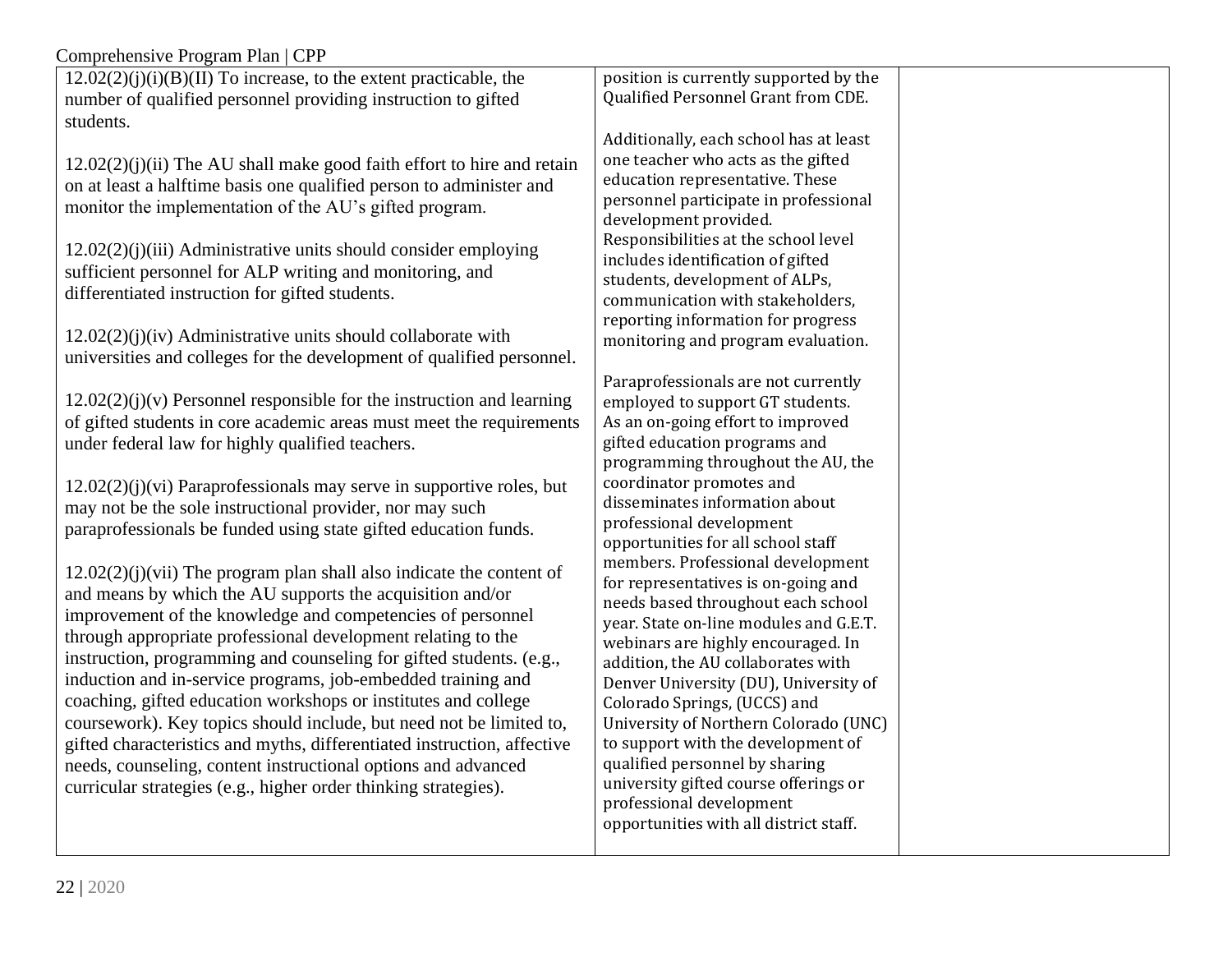| <b>Budget</b> $12.02(2)(k)$<br>$12.02(2)(k)(i)$ The AU shall include in the annual plan a budget for<br>gifted education which reflects the collaborative efforts of the AU<br>and cost of implementing the program elements and the student goals<br>stated in the annual comprehensive program plan. The budget shall<br>detail the funding committed by the AU and funding requested from<br>the Department. Funding committed by the AU shall be an amount<br>determined by the AU to contribute towards the AU's gifted student<br>education program described in the AU's program plan. Funds<br>requested from the Department may be used for:<br>$12.02(2)(k)(i)(A)$ Salaries for appropriately licensed and endorsed<br>personnel primarily serving gifted students (e.g., gifted education<br>directors, coordinators, resource teachers, counselors and teachers of<br>gifted classrooms);<br>$12.02(2)(k)(i)(B)$ Professional development and training relating to<br>gifted education;<br>$12.02(2)(k)(i)(C)$ Programming options and school counseling or<br>affective guidance specific to gifted students and their ALPs;<br>$12.02(2)(k)(i)(D)$ Materials used in instructional programming for<br>gifted education; and<br>$12.02(2)(k)(i)(E)$ Administrative costs (classified or grant fiscal<br>staff), technology, and equipment necessary for the education of<br>gifted students up to ten percent for any one of these limited<br>expenditures, and, not to collectively exceed twenty percent of the<br>total amount requested from the Department.<br>$12.02(2)(k)(ii)$ Administrative units may contract with other AUs to<br>establish and maintain gifted student programs (e.g., art, music,<br>online coursework, and counseling) for the education of gifted<br>children, sharing costs of student programing in accordance with<br>terms of a contract. This action is optional based upon available AU | Pueblo School District 70 submits all<br>annual budget plans and has on file<br>with the Colorado Department of<br>Education now through the ESSU Data<br>Management System. Proposed,<br>Adjusted, and Expended Budgets are<br>completed which indicate gifted state<br>funding allocations and all AU<br>contributing funds. These funds are<br>utilized to support stipends for school<br>gifted representatives who are serving<br>gifted students, professional<br>development opportunities for gifted<br>education, programming options that<br>support students ALPs, testing<br>materials for identification, and other<br>materials needed for gifted program.<br>The Au's Gifted Education Liaison and<br>Assistant Superintendent work<br>collaboratively to submit the annual<br>budget plan to the state which reflects<br>State funding and AU contributing<br>funds. An annual report is also<br>submitted recording expenditures and<br>reflecting accountability for the<br>budget. Currently, the AU's Gifted<br>Education Liaison's 0.5 FTE position is<br>supported through the Qualified<br>Personnel Grant. |  |
|-------------------------------------------------------------------------------------------------------------------------------------------------------------------------------------------------------------------------------------------------------------------------------------------------------------------------------------------------------------------------------------------------------------------------------------------------------------------------------------------------------------------------------------------------------------------------------------------------------------------------------------------------------------------------------------------------------------------------------------------------------------------------------------------------------------------------------------------------------------------------------------------------------------------------------------------------------------------------------------------------------------------------------------------------------------------------------------------------------------------------------------------------------------------------------------------------------------------------------------------------------------------------------------------------------------------------------------------------------------------------------------------------------------------------------------------------------------------------------------------------------------------------------------------------------------------------------------------------------------------------------------------------------------------------------------------------------------------------------------------------------------------------------------------------------------------------------------------------------------------------------------------------------------------------------------------|------------------------------------------------------------------------------------------------------------------------------------------------------------------------------------------------------------------------------------------------------------------------------------------------------------------------------------------------------------------------------------------------------------------------------------------------------------------------------------------------------------------------------------------------------------------------------------------------------------------------------------------------------------------------------------------------------------------------------------------------------------------------------------------------------------------------------------------------------------------------------------------------------------------------------------------------------------------------------------------------------------------------------------------------------------------------------------------------------------------------------------|--|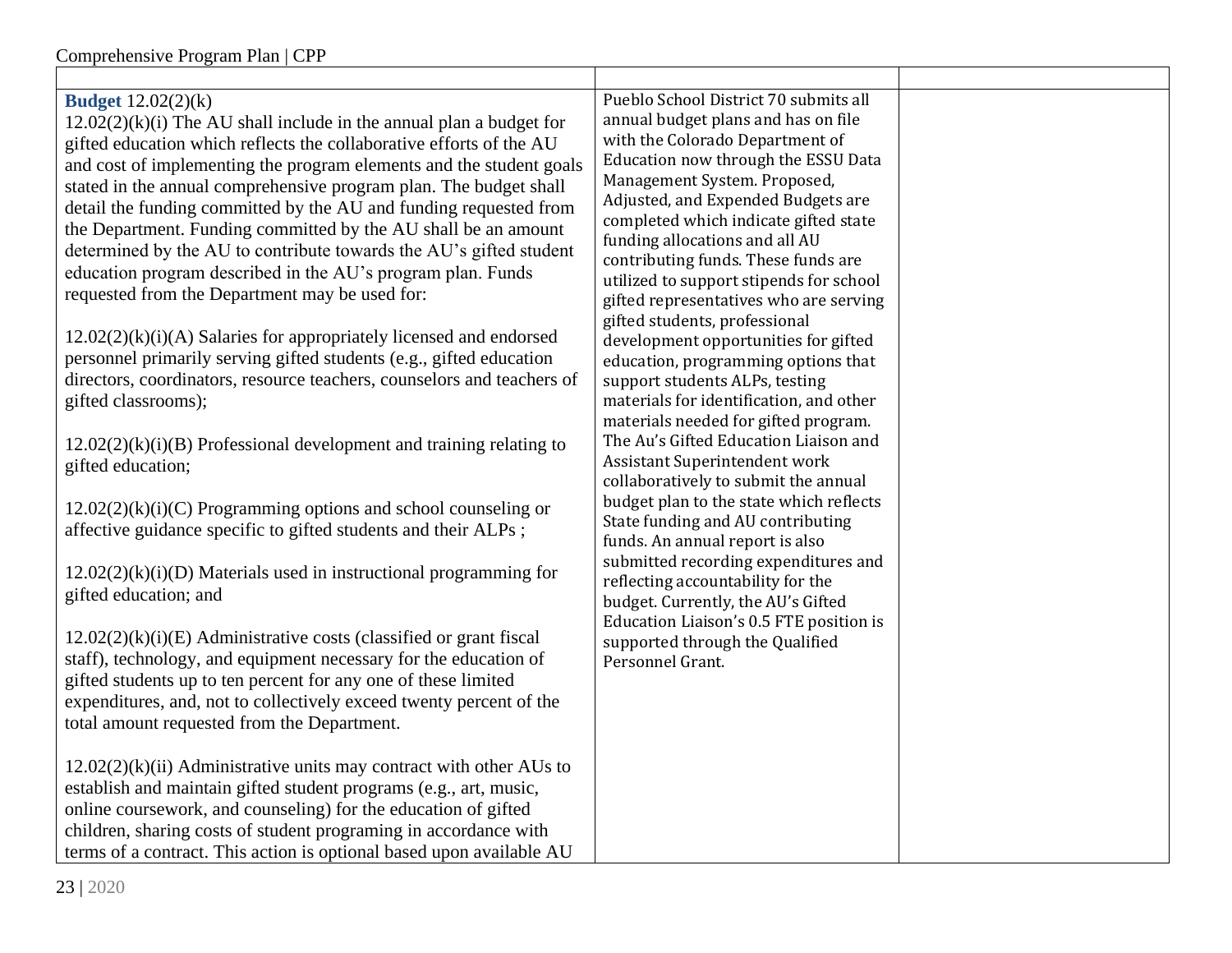### Comprehensive Program Plan | CPP

| $\sum_{i=1}^{n}$                                                                                                                                                                                            |                                                                           |  |
|-------------------------------------------------------------------------------------------------------------------------------------------------------------------------------------------------------------|---------------------------------------------------------------------------|--|
| resources, and subject to AU discretion. An AU with less than six                                                                                                                                           |                                                                           |  |
| children who need a particular program may purchase services from                                                                                                                                           |                                                                           |  |
| one or more AUs that provide the appropriate gifted education                                                                                                                                               |                                                                           |  |
| program for individual or groups of gifted students. Gifted education                                                                                                                                       |                                                                           |  |
| personnel in these AUs shall collaborate on the content and                                                                                                                                                 |                                                                           |  |
| monitoring of such contracts.                                                                                                                                                                               |                                                                           |  |
| Record Keeping 12.05(1)                                                                                                                                                                                     | You may simply check "yes" if you                                         |  |
| Financial records shall be kept in accordance with generally accepted                                                                                                                                       | follow these procedures. If you do                                        |  |
| principles of governmental accounting. Recommended accounting                                                                                                                                               | not, please explain.                                                      |  |
| principles are listed in the Financial Policies and Procedures                                                                                                                                              | $\boxtimes$ Yes                                                           |  |
| Handbook.                                                                                                                                                                                                   |                                                                           |  |
|                                                                                                                                                                                                             |                                                                           |  |
| 12.05(2) Inventory                                                                                                                                                                                          |                                                                           |  |
| An inventory shall be maintained of all equipment for which funding was received. These records shall<br>be maintained throughout the useful life of the equipment.                                         |                                                                           |  |
|                                                                                                                                                                                                             |                                                                           |  |
| 12.05(3) Student Education Records<br>The ALP documents shall be part of the student's cumulative education record.                                                                                         |                                                                           |  |
|                                                                                                                                                                                                             |                                                                           |  |
| 12.05(4) Confidentiality of Student Education Records                                                                                                                                                       |                                                                           |  |
| Individually identifiable records of students referred, assessed, evaluated, and/or served through<br>programming for gifted and talented students in any AU shall be held to be confidential and protected |                                                                           |  |
| in accordance with applicable federal and state laws and regulations. Student records that are                                                                                                              |                                                                           |  |
| collected and/or stored electronically shall be held to current state law and FERPA regulations<br>governing the protection of personally identifiable information and the privacy interests of students.   |                                                                           |  |
|                                                                                                                                                                                                             |                                                                           |  |
| 12.05(5) Maintenance and Destruction of Student Education Records                                                                                                                                           |                                                                           |  |
| Gifted student education records and ALPs shall be maintained,                                                                                                                                              |                                                                           |  |
| retained and destroyed consistent with the ongoing system of student                                                                                                                                        |                                                                           |  |
| record keeping established in the AU, including its member districts                                                                                                                                        |                                                                           |  |
| or the Charter School Institute for student records, preschool (if                                                                                                                                          |                                                                           |  |
| applicable) through grade 12.                                                                                                                                                                               |                                                                           |  |
| <b>Procedures for Disagreement 12.06</b>                                                                                                                                                                    | Within Pueblo School District 70's                                        |  |
| The program plan shall describe procedures for resolving                                                                                                                                                    | Gifted Handbook, the dispute                                              |  |
| disagreements with parents/guardians, or students in regard to                                                                                                                                              | resolution procedure is in written                                        |  |
| identification, programming, and ALPs. The procedures for resolving                                                                                                                                         | format. This handbook is available at                                     |  |
| disagreements shall include, but need not be limited to: a method for                                                                                                                                       | each school, as well as, posted on the                                    |  |
| the aggrieved individual to express issues and concerns; a means to                                                                                                                                         | district's website. The dispute<br>resolution refers to an appeal process |  |
| discuss disagreements in a timely manner with personnel designated                                                                                                                                          | that Pueblo School District 70 has in                                     |  |
| by the district with authority to resolve the disagreement. The                                                                                                                                             | place for families to follow if they                                      |  |
| procedures shall afford the aggrieved individual notice of the                                                                                                                                              | disagree with a decision that concerns                                    |  |
|                                                                                                                                                                                                             |                                                                           |  |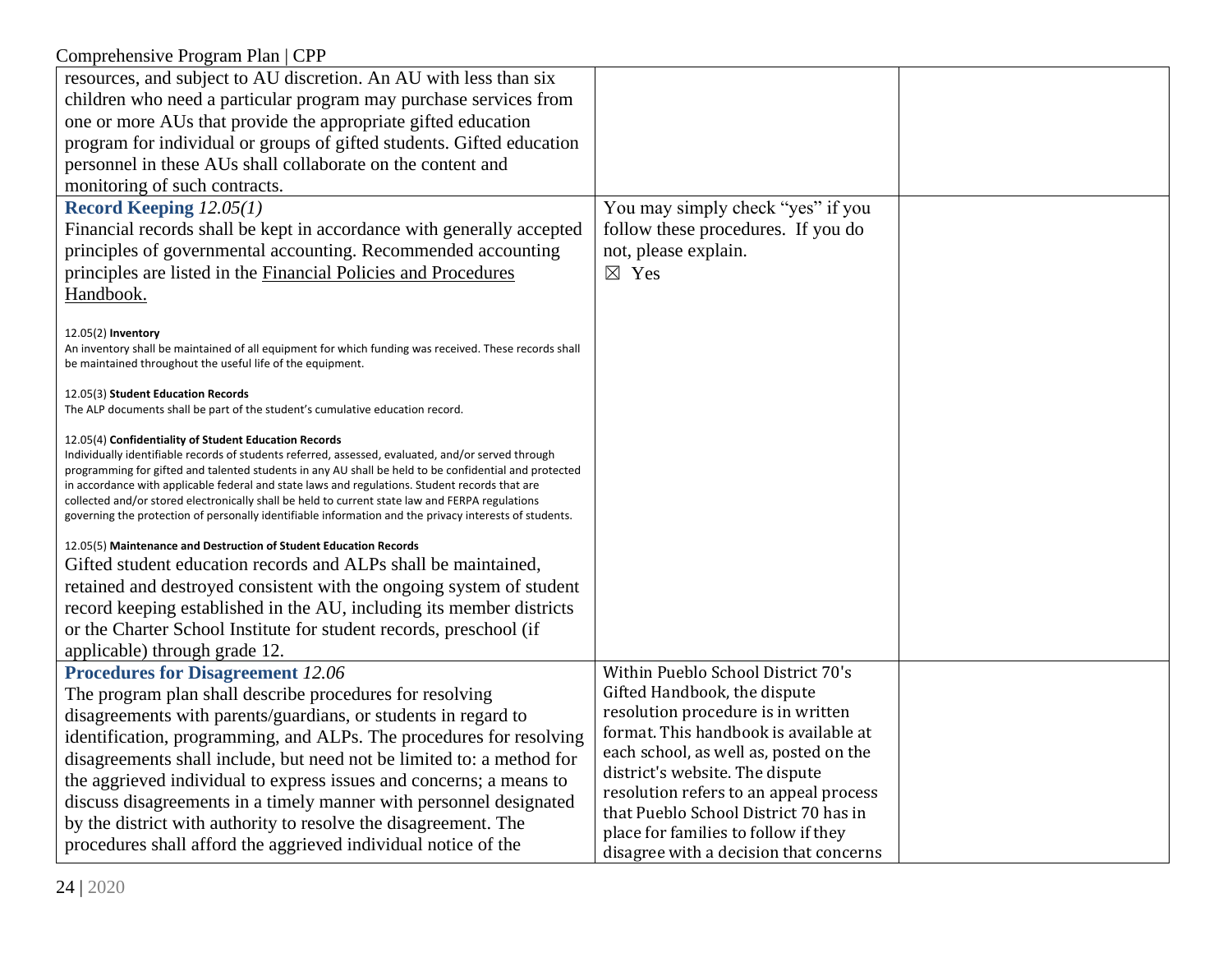| Comprehensive Program Plan   CPP                                   |                                                                                  |  |
|--------------------------------------------------------------------|----------------------------------------------------------------------------------|--|
| decision giving rise to the dispute and an opportunity to be heard | their child's identification and/or                                              |  |
| before the decision is implemented. The procedures must be posted  | gifted student programming services.                                             |  |
| for ease of access by stakeholders.                                |                                                                                  |  |
|                                                                    | The appeals process begins when a                                                |  |
|                                                                    | student and/or parent is not satisfied                                           |  |
|                                                                    | with the decision of the team in the                                             |  |
|                                                                    | identification and/or planning of the                                            |  |
|                                                                    | student's educational programming to                                             |  |
|                                                                    | determine needs for gifted education                                             |  |
|                                                                    | services. This process involves the                                              |  |
|                                                                    | consideration of any of the assessment                                           |  |
|                                                                    | process, Body of Evidence data, or                                               |  |
|                                                                    | programming for gifted and talented                                              |  |
|                                                                    | services.                                                                        |  |
|                                                                    |                                                                                  |  |
|                                                                    | 1. Before a formal appeal, an attempt<br>should be made at the building level to |  |
|                                                                    | resolve the disagreement. The student                                            |  |
|                                                                    | or parent shall request in writing a                                             |  |
|                                                                    | conference with the building level                                               |  |
|                                                                    | Gifted Representative in order to                                                |  |
|                                                                    | review the student's profile and test                                            |  |
|                                                                    | scores, along with a thorough                                                    |  |
|                                                                    | explanation of the screening process                                             |  |
|                                                                    | and its purpose.                                                                 |  |
|                                                                    |                                                                                  |  |
|                                                                    | 2. If the conference with the building                                           |  |
|                                                                    | level Gifted Representative is not to                                            |  |
|                                                                    | the student's or parent's satisfaction,                                          |  |
|                                                                    | then a written appeal must be                                                    |  |
|                                                                    | submitted to the building principal.                                             |  |
|                                                                    | The principal must schedule and hold a                                           |  |
|                                                                    | conference with the submitting party                                             |  |
|                                                                    | upon receiving the written appeal. The                                           |  |
|                                                                    | written appeal must contain a                                                    |  |
|                                                                    | statement of the complaint, any                                                  |  |
|                                                                    | evidence in its support, the solution                                            |  |
|                                                                    | desired, the student's or parent's                                               |  |
|                                                                    | signature, and the date the appeal is                                            |  |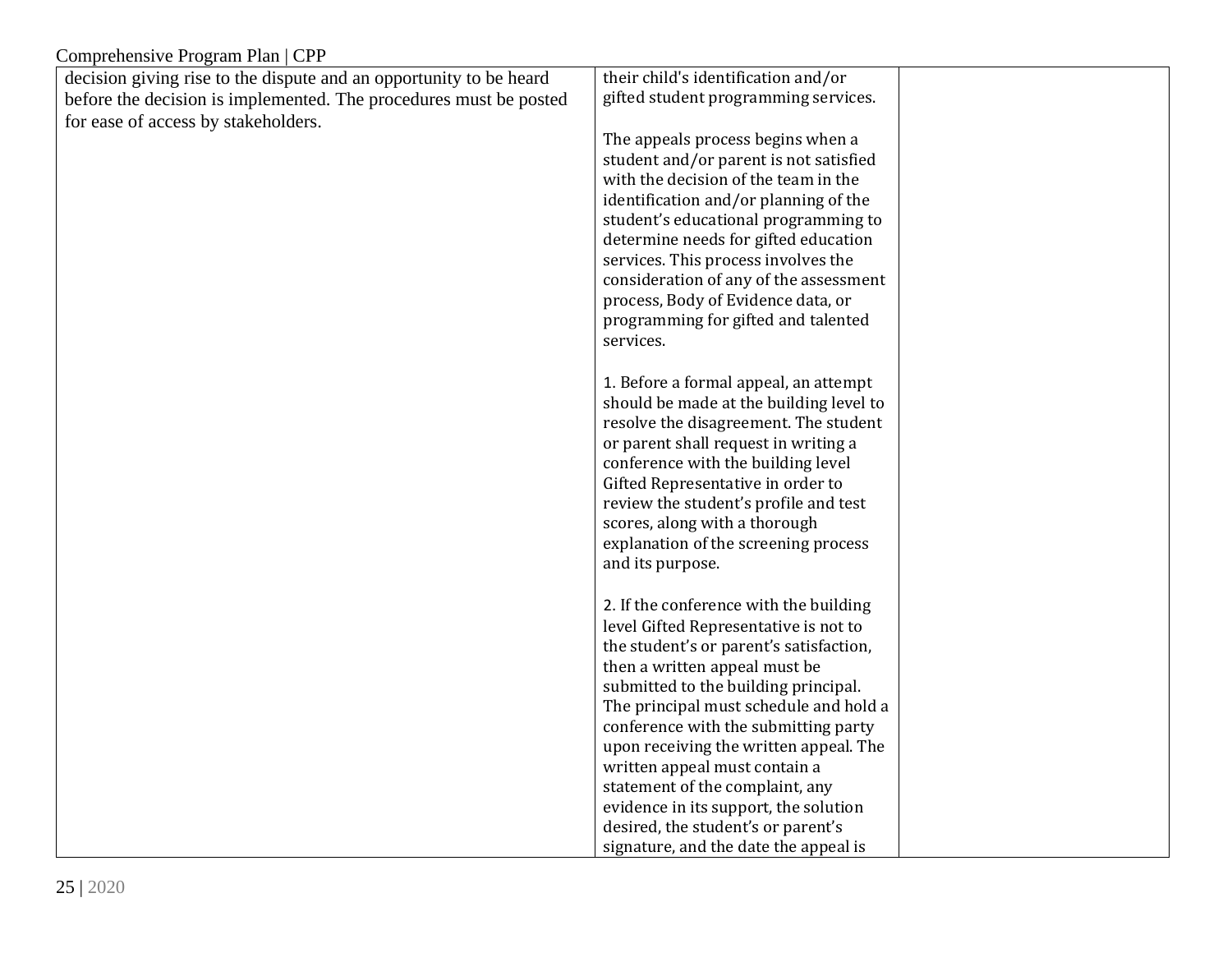|                                                                                                                                                                                                                                                                                                                                                      | submitted.<br>3. If the outcome of the conference<br>with the building level administrator is<br>not to the student's or parent's<br>satisfaction, then the submitting party<br>shall request a conference with the<br>Director of Exceptional Student<br>Services and/or the Assistant<br>Superintendent at the Pueblo School<br>District 70 Administration Building.<br>The Director and/or Assistant<br>Superintendent will schedule and hold<br>a conference with the disagreeing<br>party. This decision is final.<br>This process must be followed in this<br>exact order to resolve the dispute, and<br>no step shall be<br>skipped. Pueblo School District 70 will<br>align all decisions with Colorado<br>Department of Education Rules and<br>Regulations around identification<br>and/or programming. Consultation<br>with Gifted Education Regional<br>Consultant may occur prior or during<br>the final decision to ensure<br>compliance. |  |
|------------------------------------------------------------------------------------------------------------------------------------------------------------------------------------------------------------------------------------------------------------------------------------------------------------------------------------------------------|--------------------------------------------------------------------------------------------------------------------------------------------------------------------------------------------------------------------------------------------------------------------------------------------------------------------------------------------------------------------------------------------------------------------------------------------------------------------------------------------------------------------------------------------------------------------------------------------------------------------------------------------------------------------------------------------------------------------------------------------------------------------------------------------------------------------------------------------------------------------------------------------------------------------------------------------------------|--|
| Early Access $12.02(2)(l)$<br>If early access is permitted in the AU, an AU shall include in its<br>program plan provisions to identify and serve highly advanced gifted<br>children pursuant to Section 12.08 of these Rules. Constituent<br>schools or districts within the AU shall abide by the requirements<br>established in the program plan. | You may check "no" if your AU does<br>not offer early access.<br>$\boxtimes$ No, our AU does not offer<br>early access.<br>If your AU does offer early access,<br>please select the box below which<br>applies.                                                                                                                                                                                                                                                                                                                                                                                                                                                                                                                                                                                                                                                                                                                                        |  |